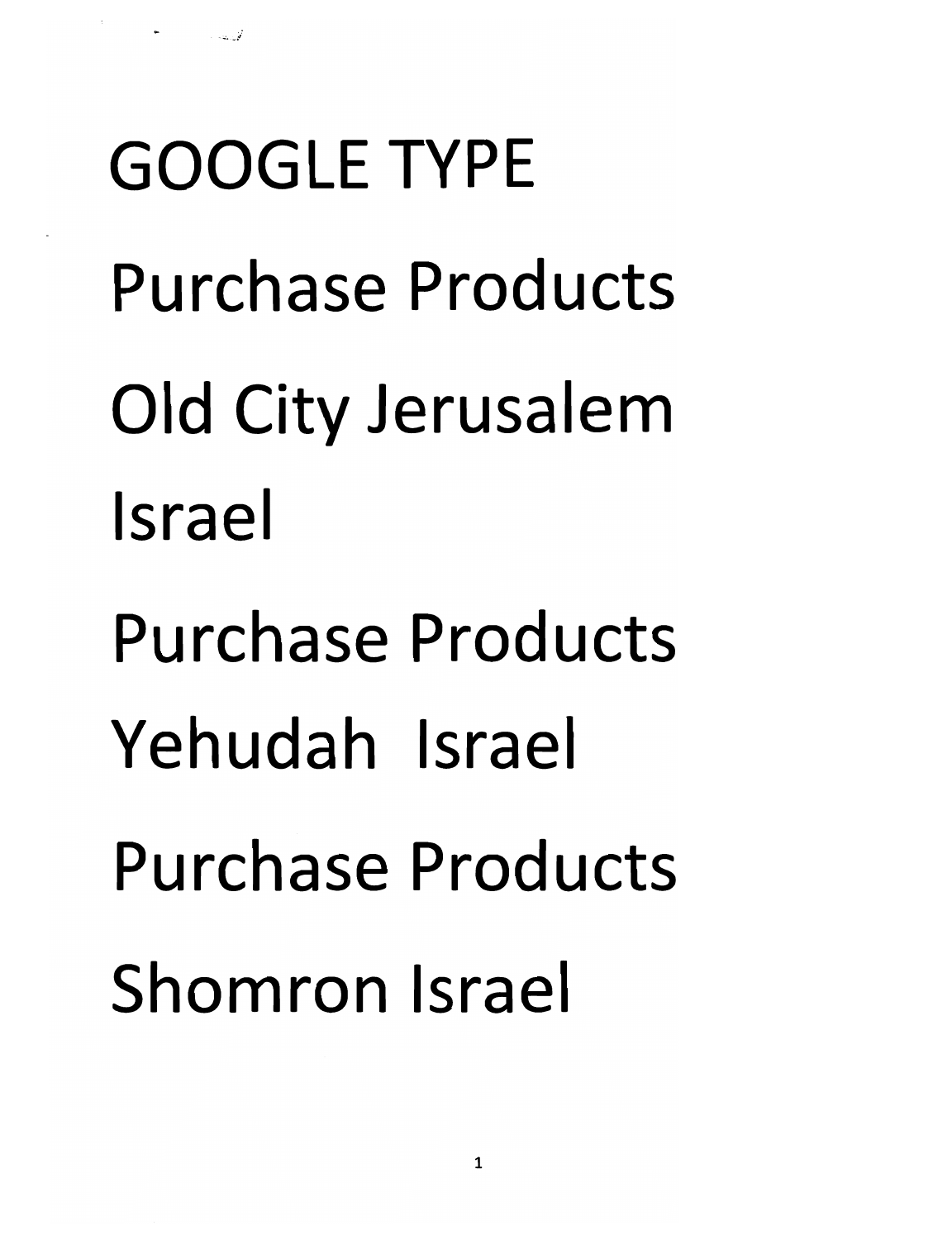Purchase Products Golan Heights Israel Join Universal answer to fight the Jew hatred attempt to DENY God and the Bible. God in the Bible decreed that Jews possess historical Israel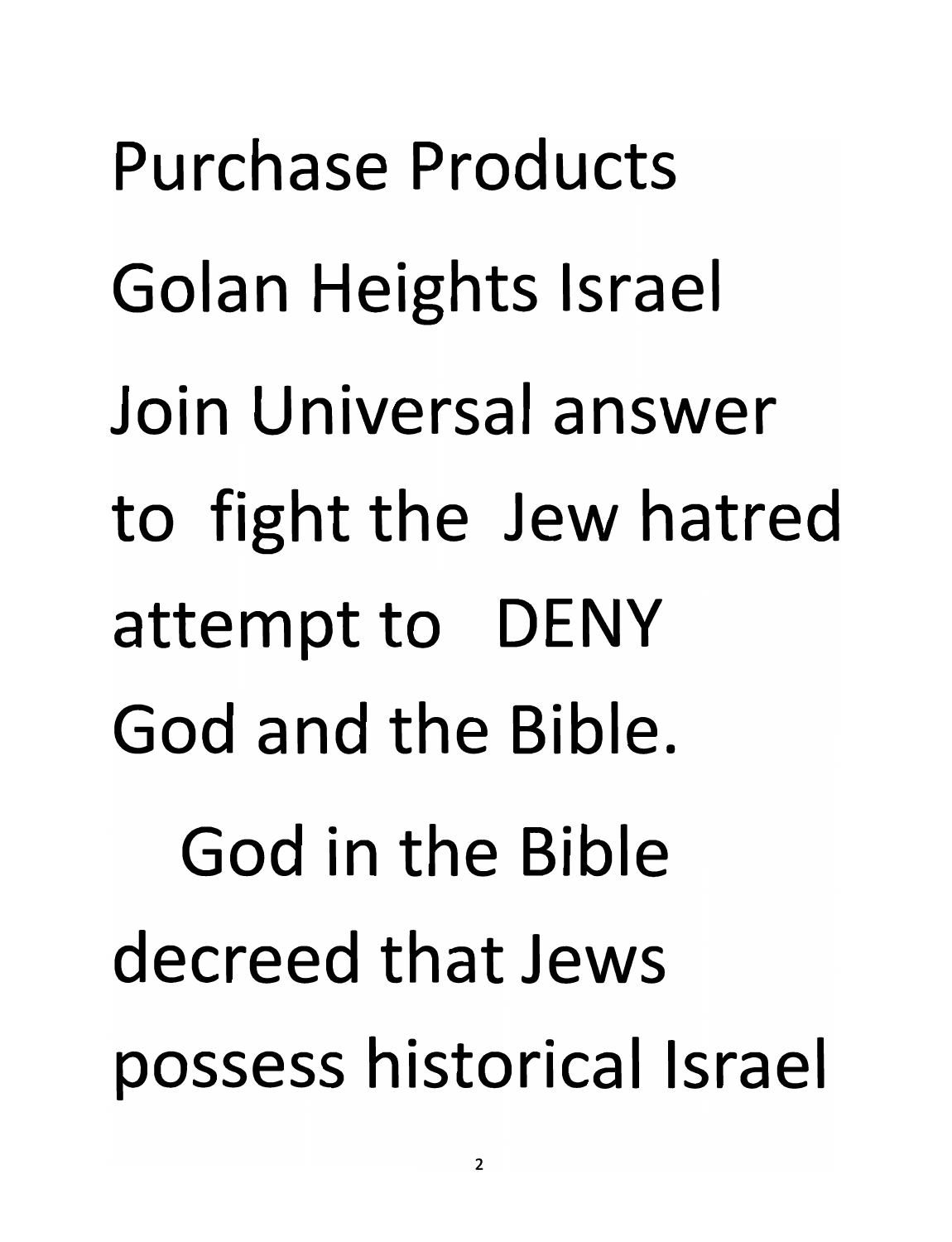*Old City Jerusalem Yehudah Shomron Golan.*

*Fight this savage denial of God and the Bible by purchasing historical Jewish Israeli products. Type in google Buy products*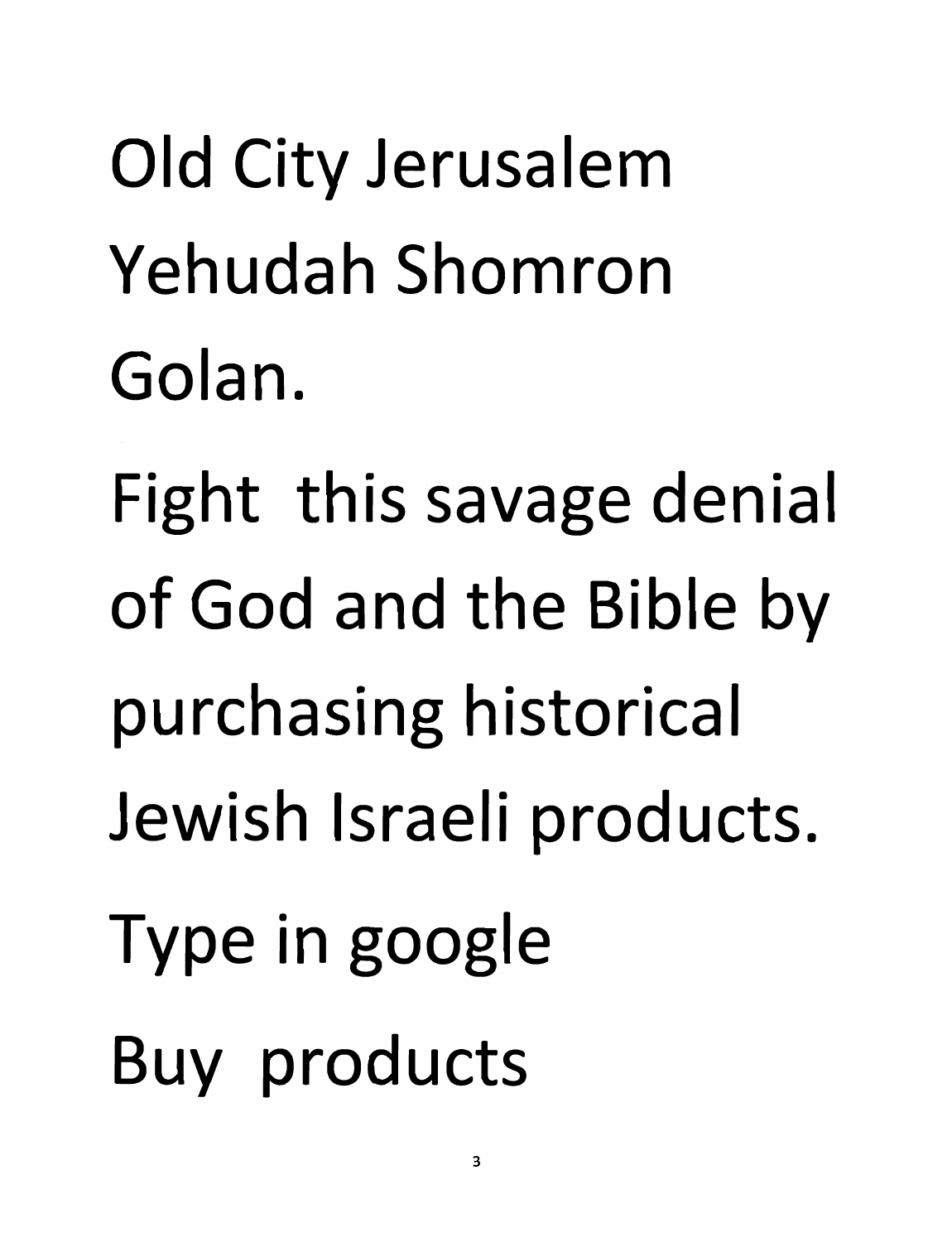## *Old City Jerusalem Israel*

*Buy products Yehudah Israel*

*Buy products Shomron Israel*

*Buy products Golan Heights Israel*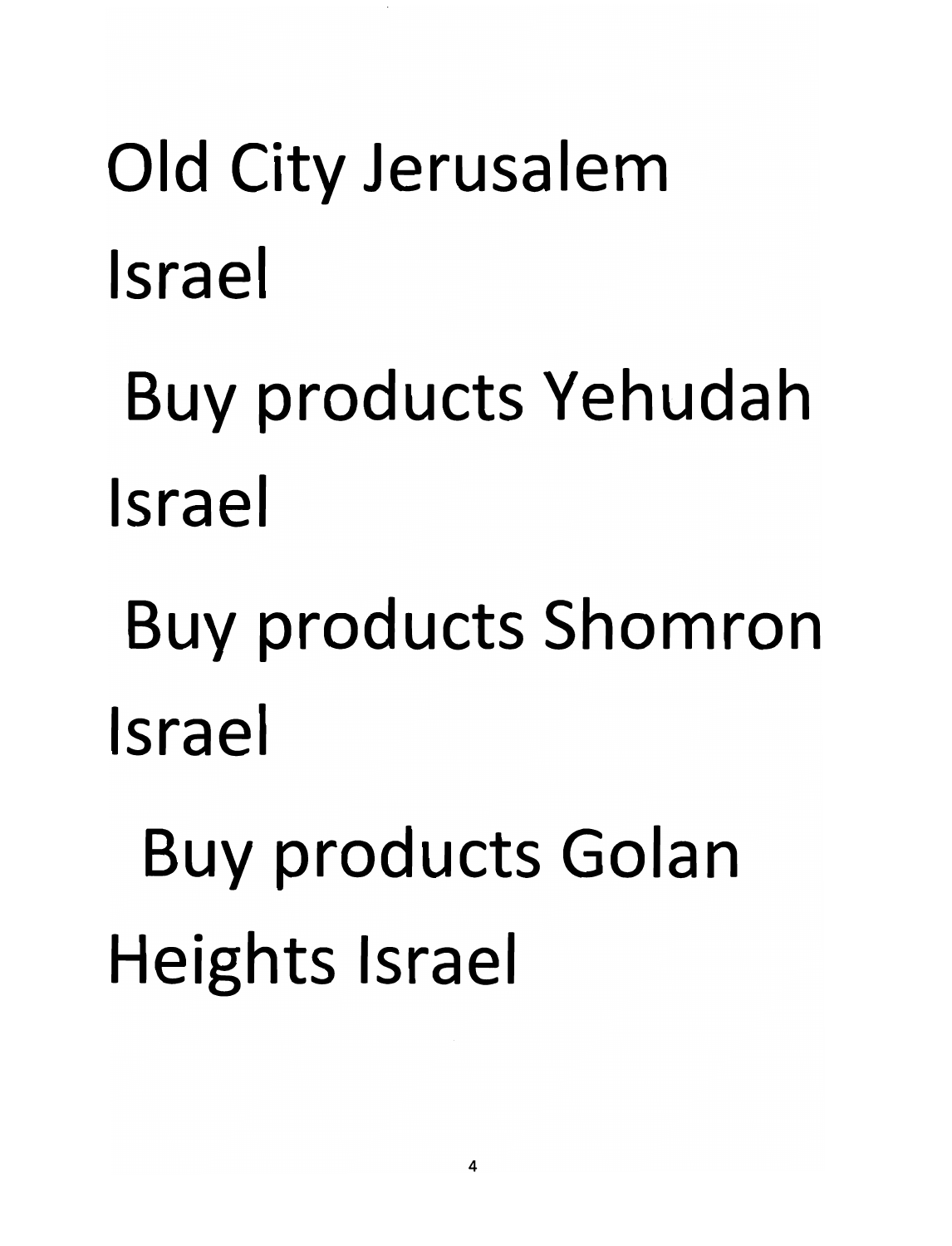The more Jew haters misuse the United Nations and Security Council to harass Jews and Israel the more God will demonstrate his Providence and strengthen the Jew and all righteous non Jews.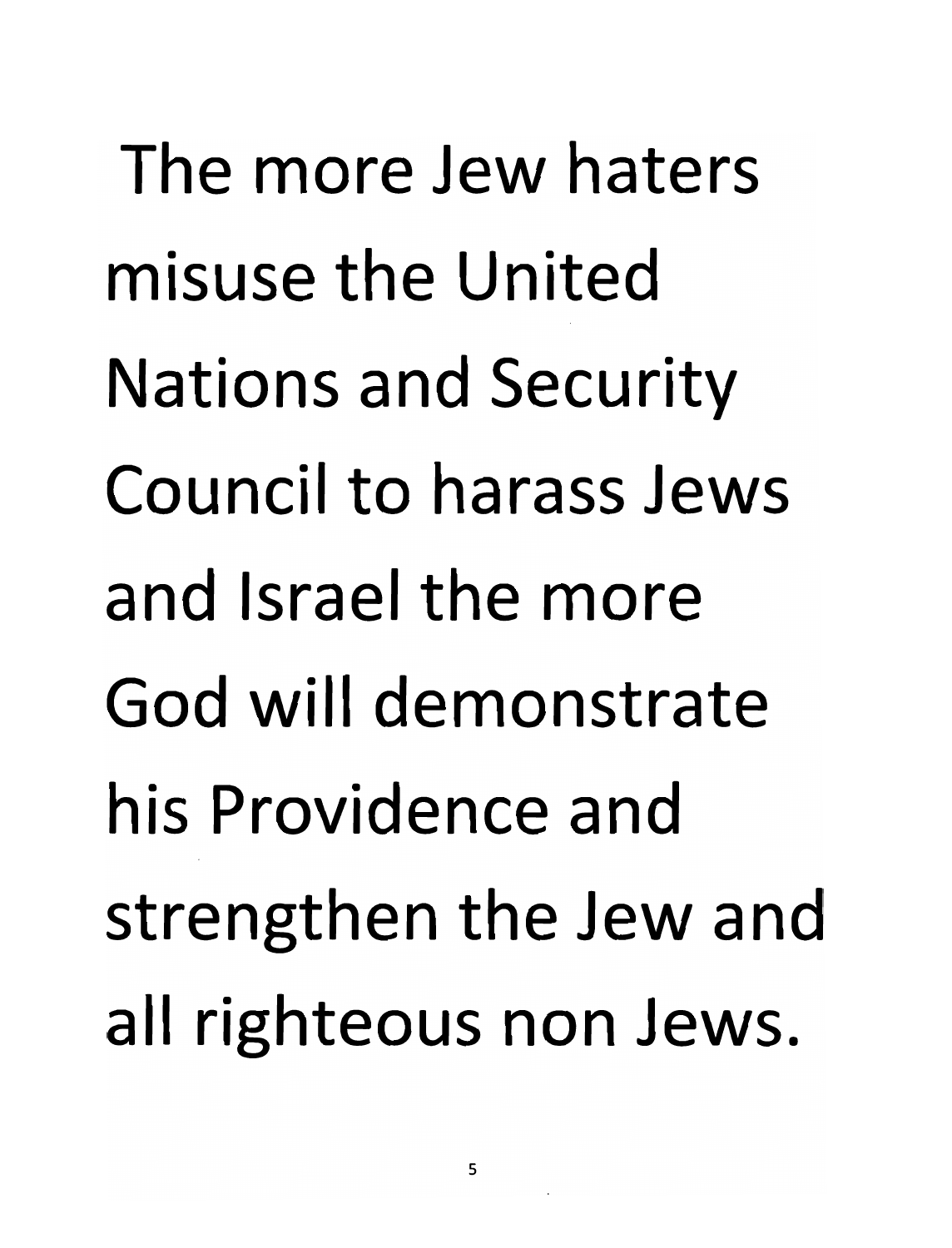Be a partner to God and attain Eternity. You can become part of God and Eternity by purchasing historical Israel products. You will contribute to Israel's economic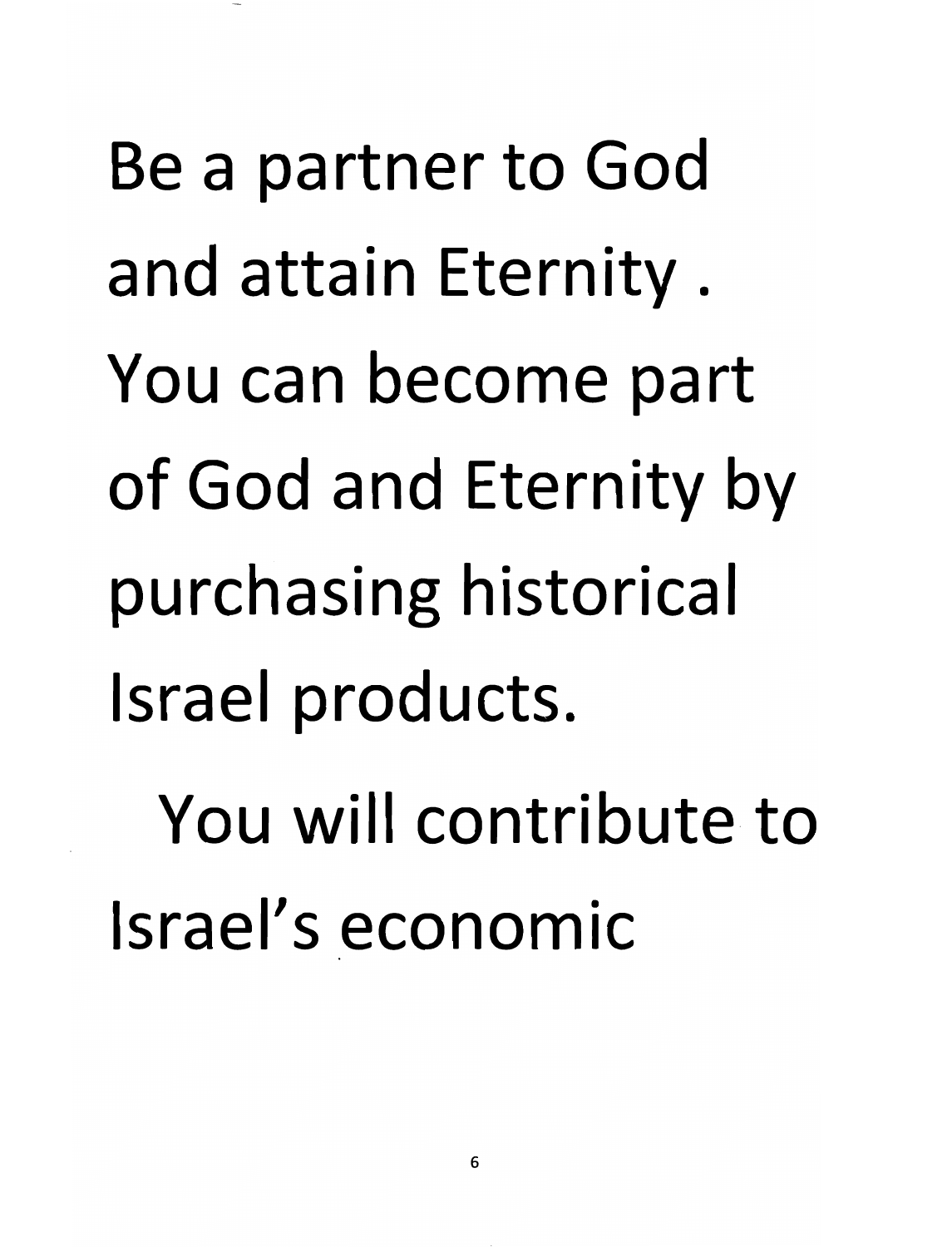independence to fight the enemies of God. Our answer to 2000 years anti-Semitism is to purchase products from historical Israel. The Modern version of Jew hatred is to deny God and the Bible. To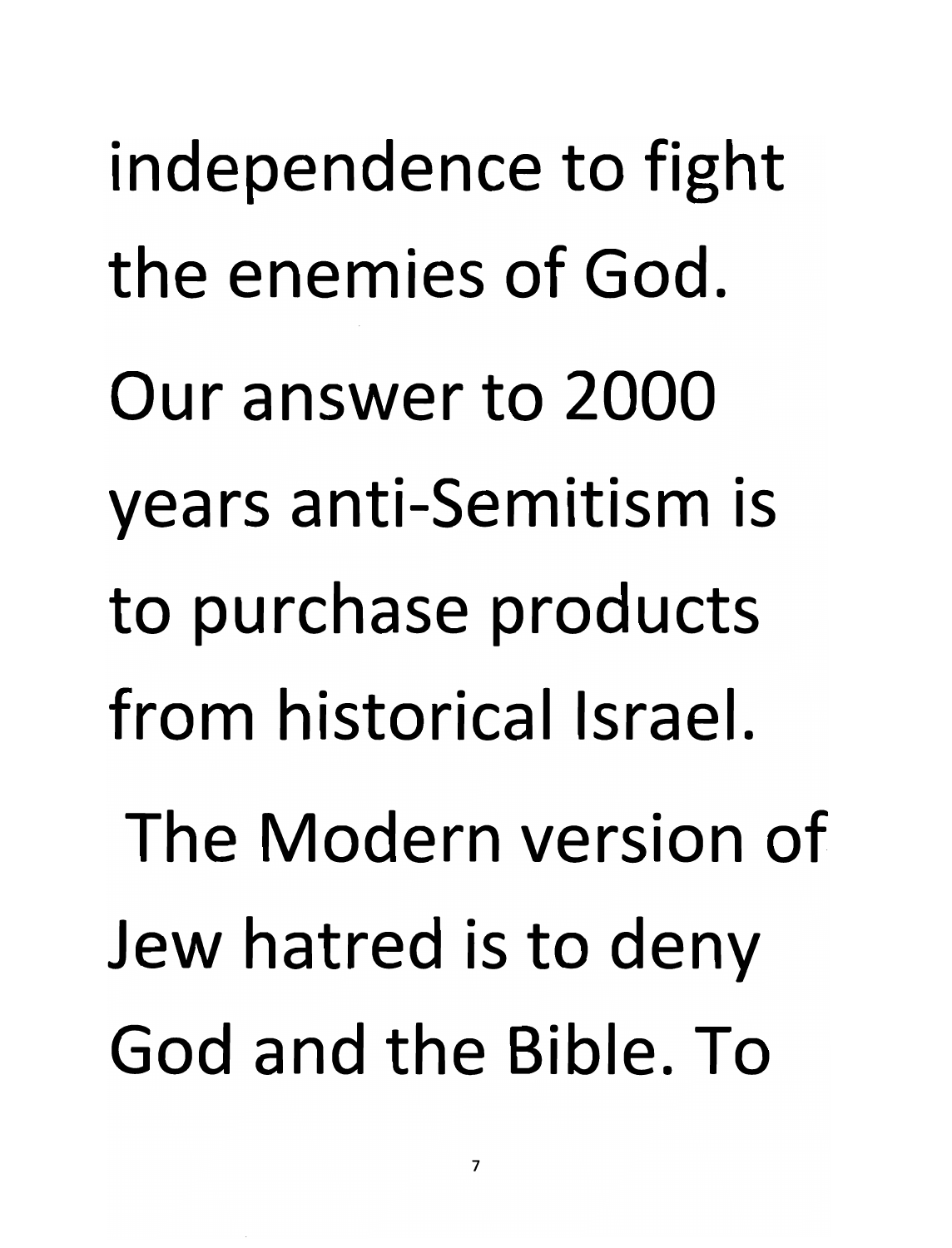*deny the decree of God that God decreed historical Israel for Jews, not Arabs not "Palestinians". Arabs have 22 counties. Thetiny sliver of land no larger than the State*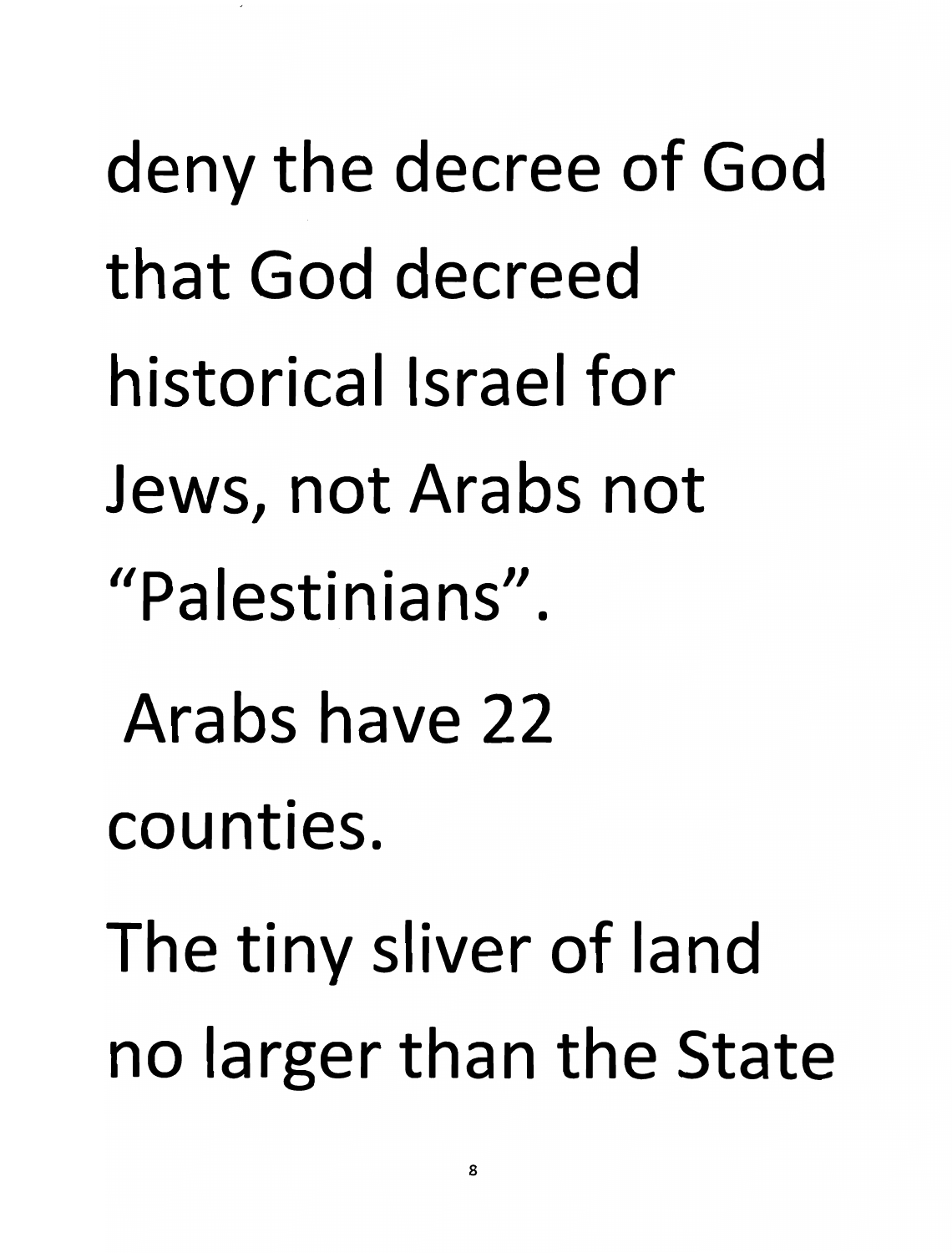*of New Jersey belongs to the Jew.*

*70 years ago Nazis and Europeans killed 6million Jews and 1 million Jewish children The whole world remained silent. They*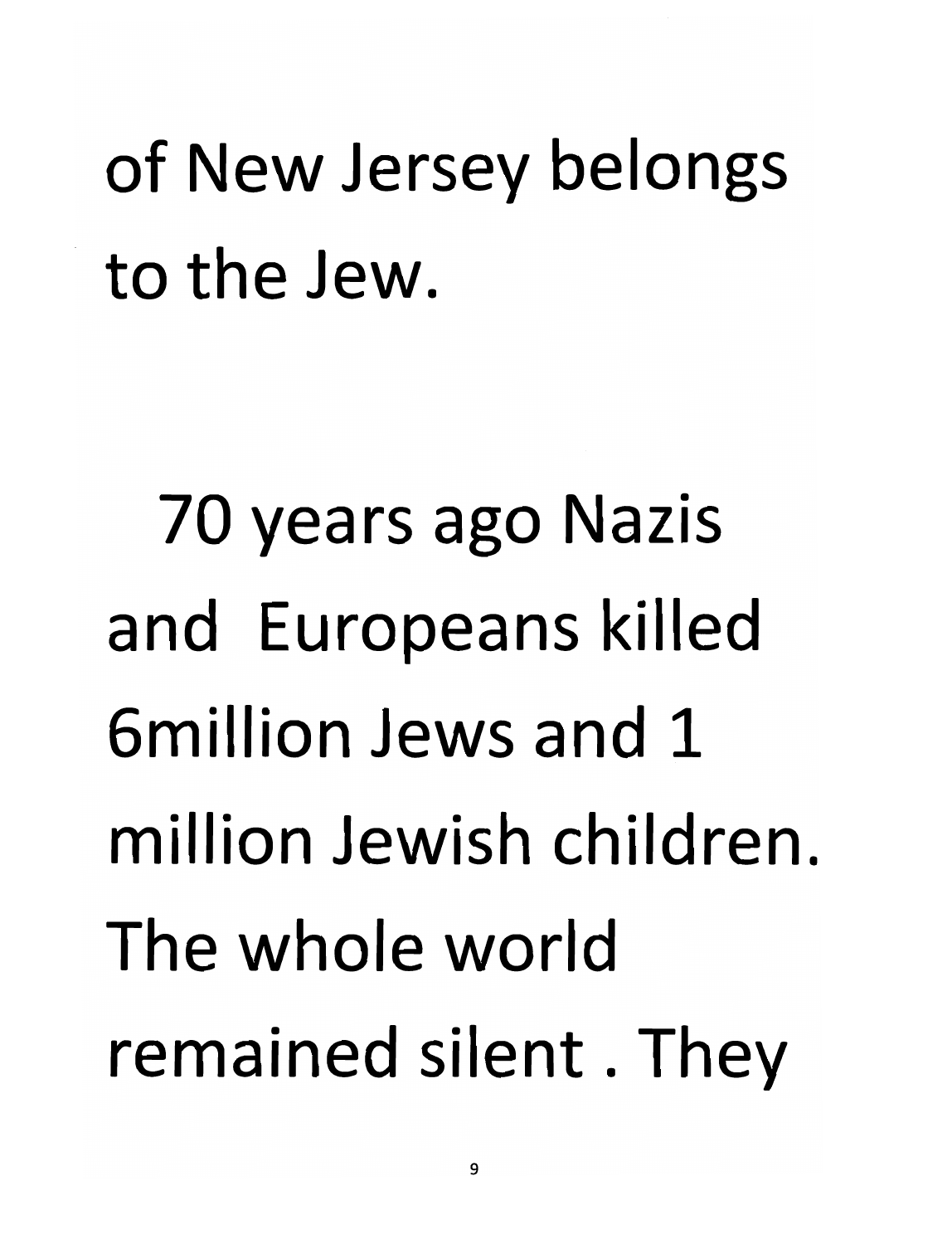didn't even threaten the Nazis that they will be held responsible for the murder of Jews . Today Europeans want to destroy Jewish Israel and replace it with never existant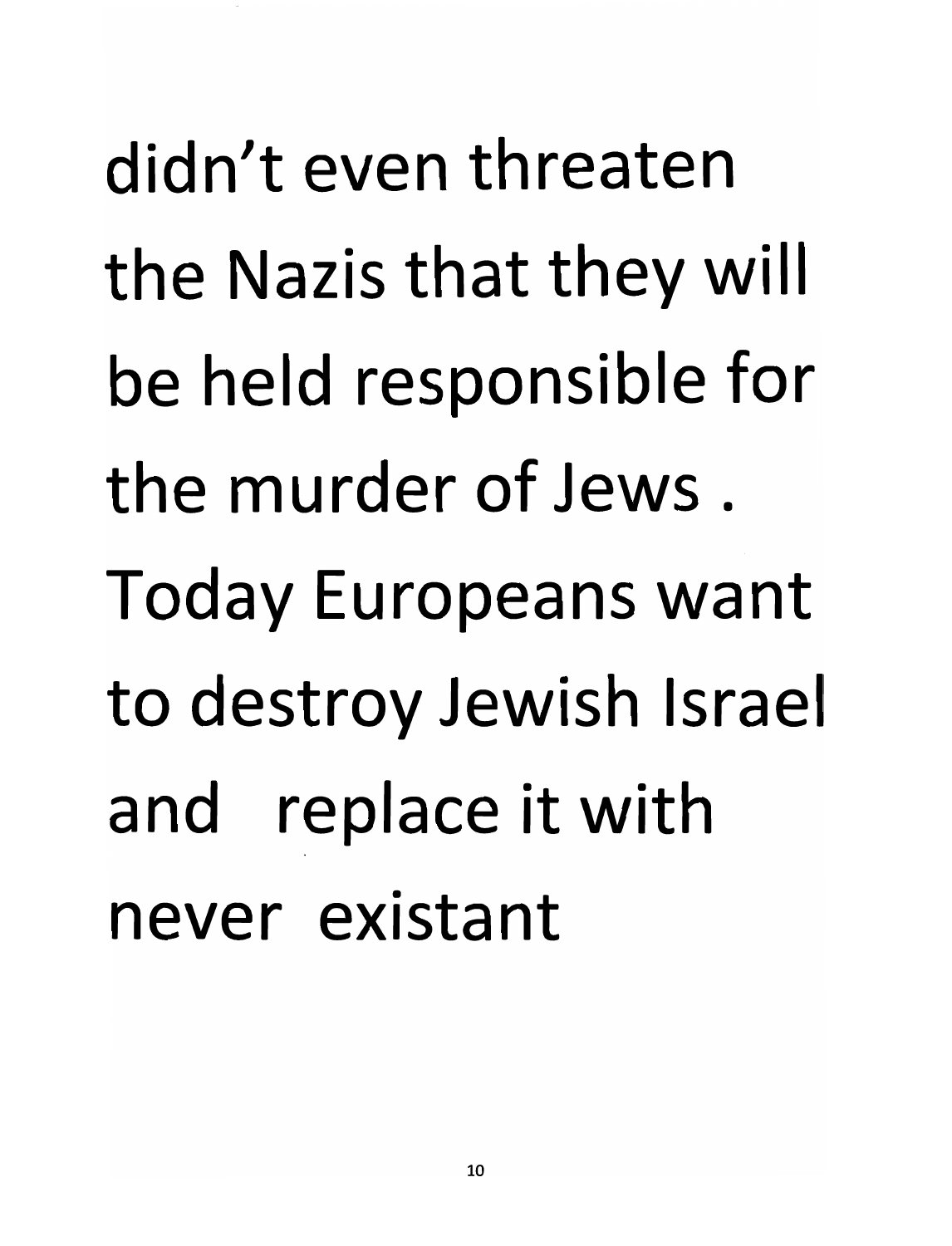"Palestinian" people and "Palestine" state. In the time of Mark Twain the 186os there did not exist more than a few thousand Arabs. Jews out numbered the Arabs in all the large cities.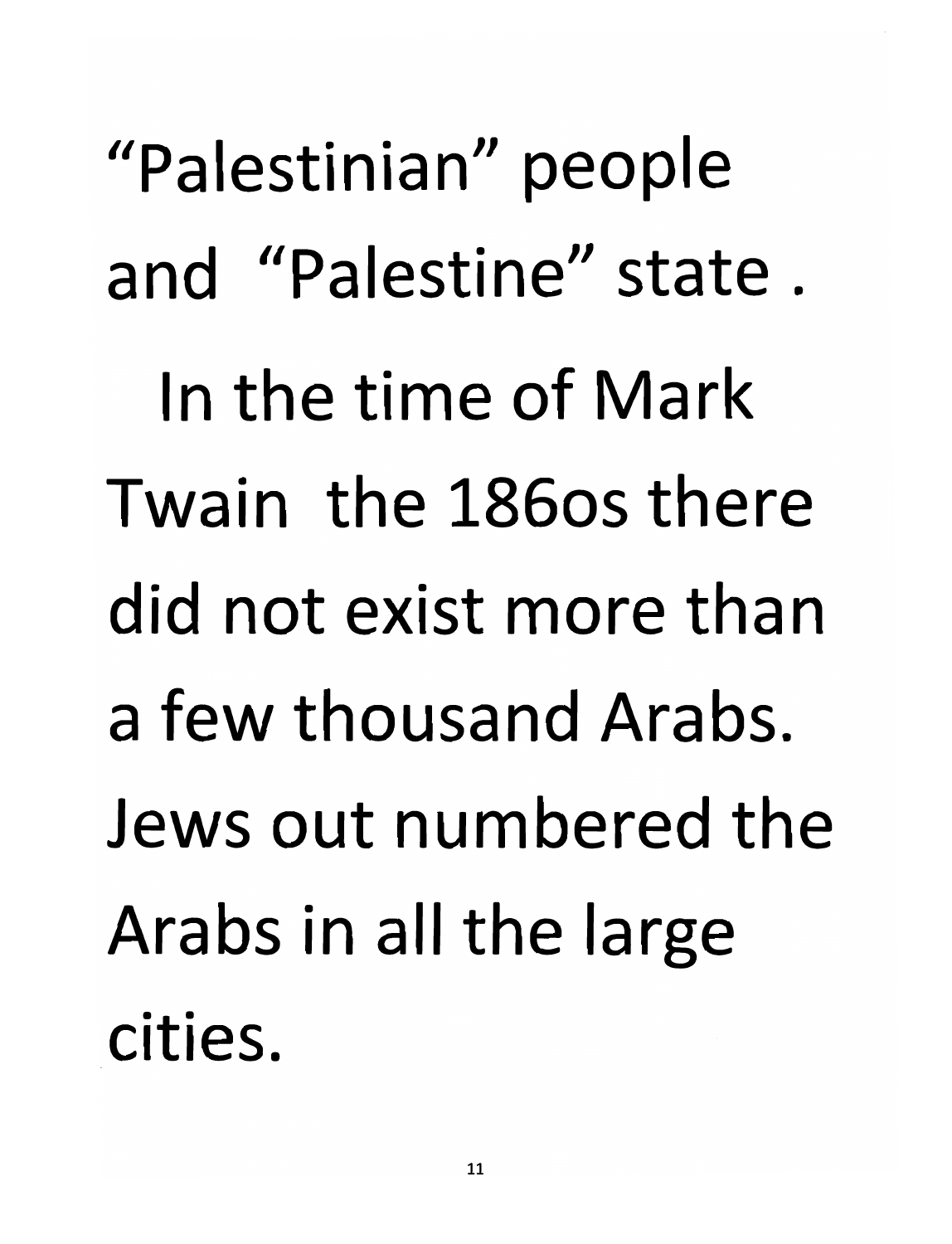*When Jews began returning and developing the Holy land in the 1860s Jews provided jobs for Arabs, Arabs streamed in from Syria Lebanon Egypt Saudia Arabia.*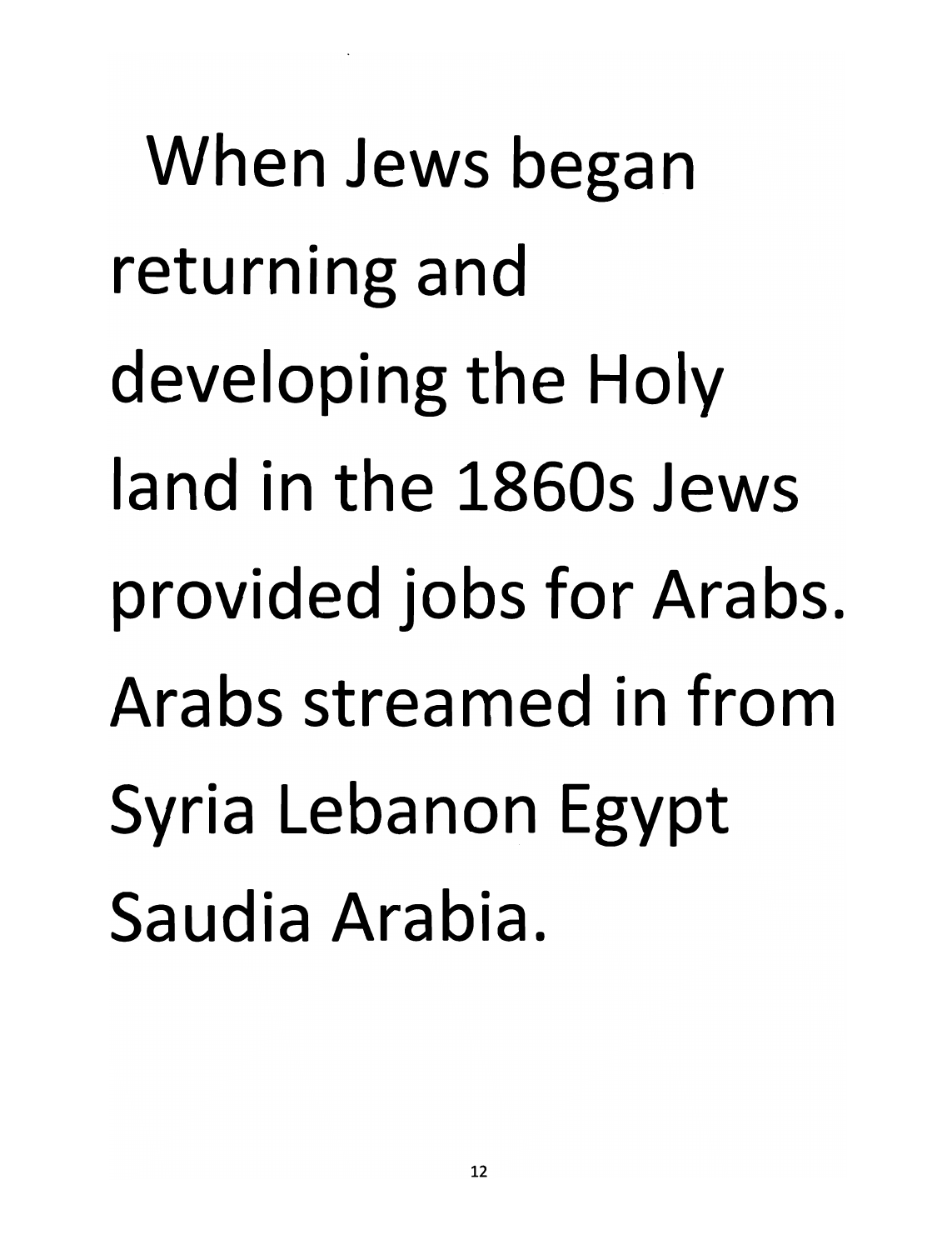All Arabs today are there no longer than 100years. Arab family names mark their origin from the Arab countries outside Israel. Only after the 1967 Six day War when the attempt by Egypt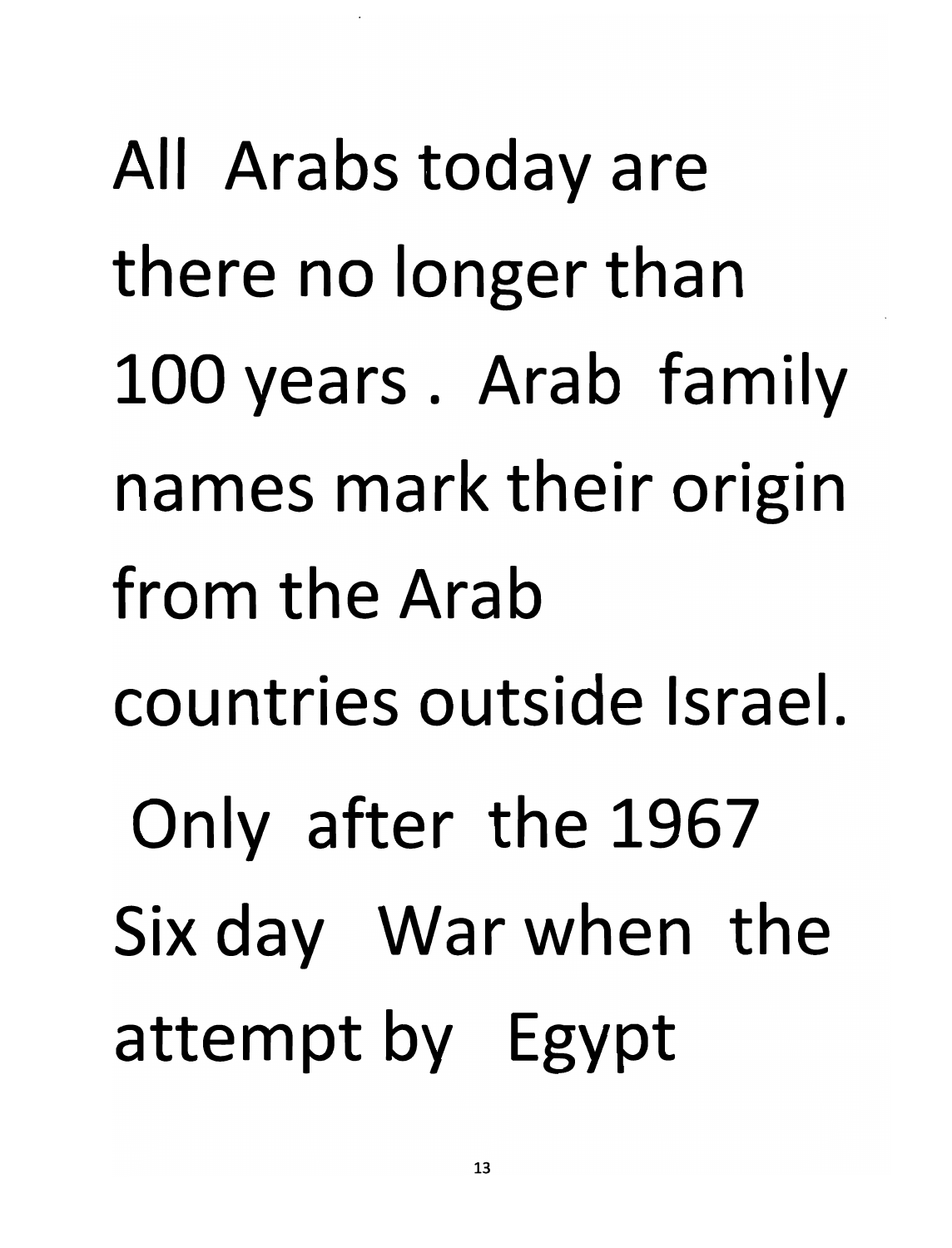Jordan Syria Lebanon to wipe Jewish Israel off the map was soundly defeated by the Jews did the Arabs adopt the strategy to create a never existant name of "Palestinians".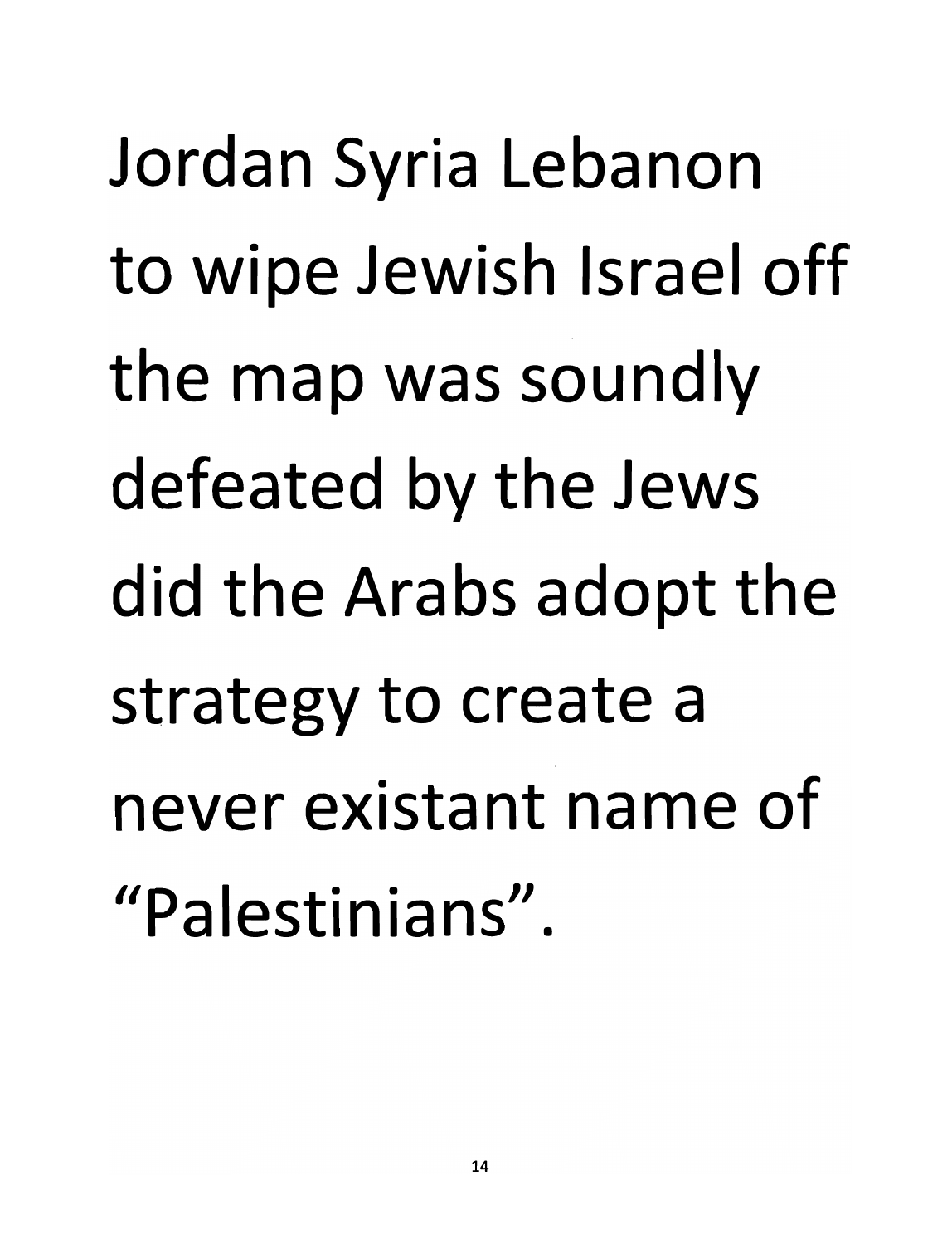The Arabs living in Israel always referred to themselves as Egyptians Syrians Saudies or Lebannese. The Two State solution is a strategy developed by Arab countries and those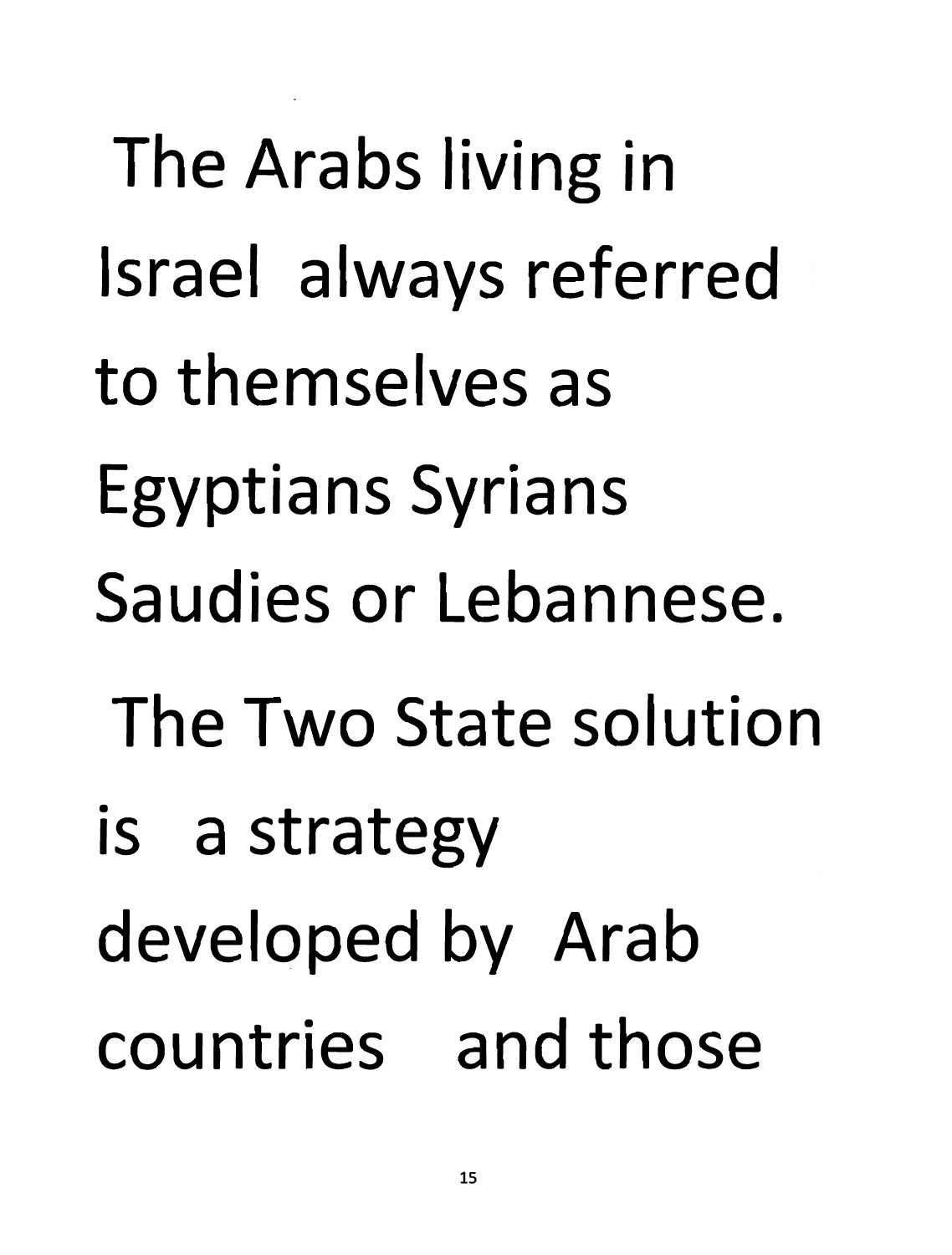## *countries who hate the Jew*

*to destroy Israel and God forbid exterminate all 7 million Jews in Israel.*

*This is accomplished by a two step process.*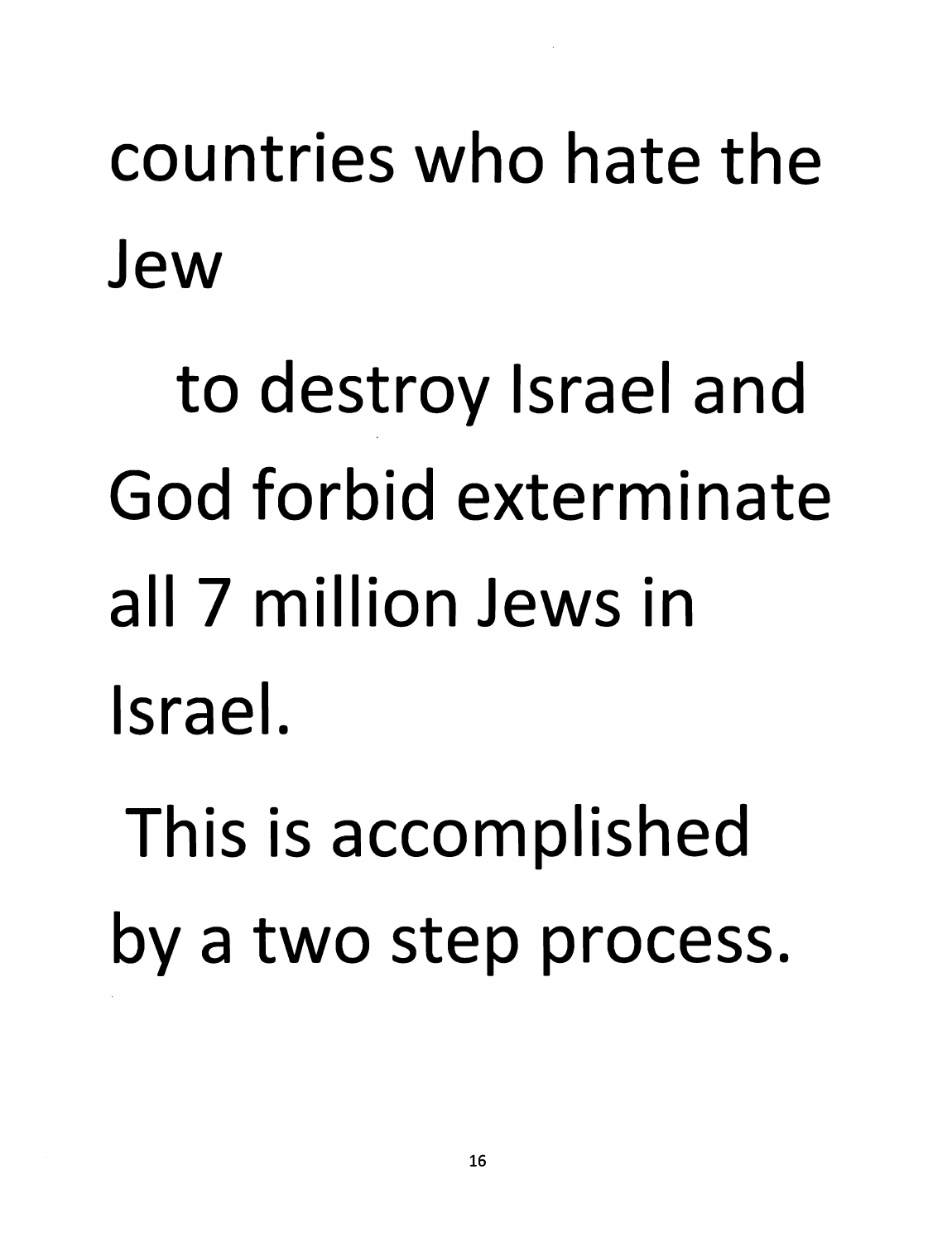*Step I-Two states Palestinian and Jewish Step 2 -One state Palestinian. All Jews exterminated or exiled. Arabs are not interested in living in peace side by side with Jews.*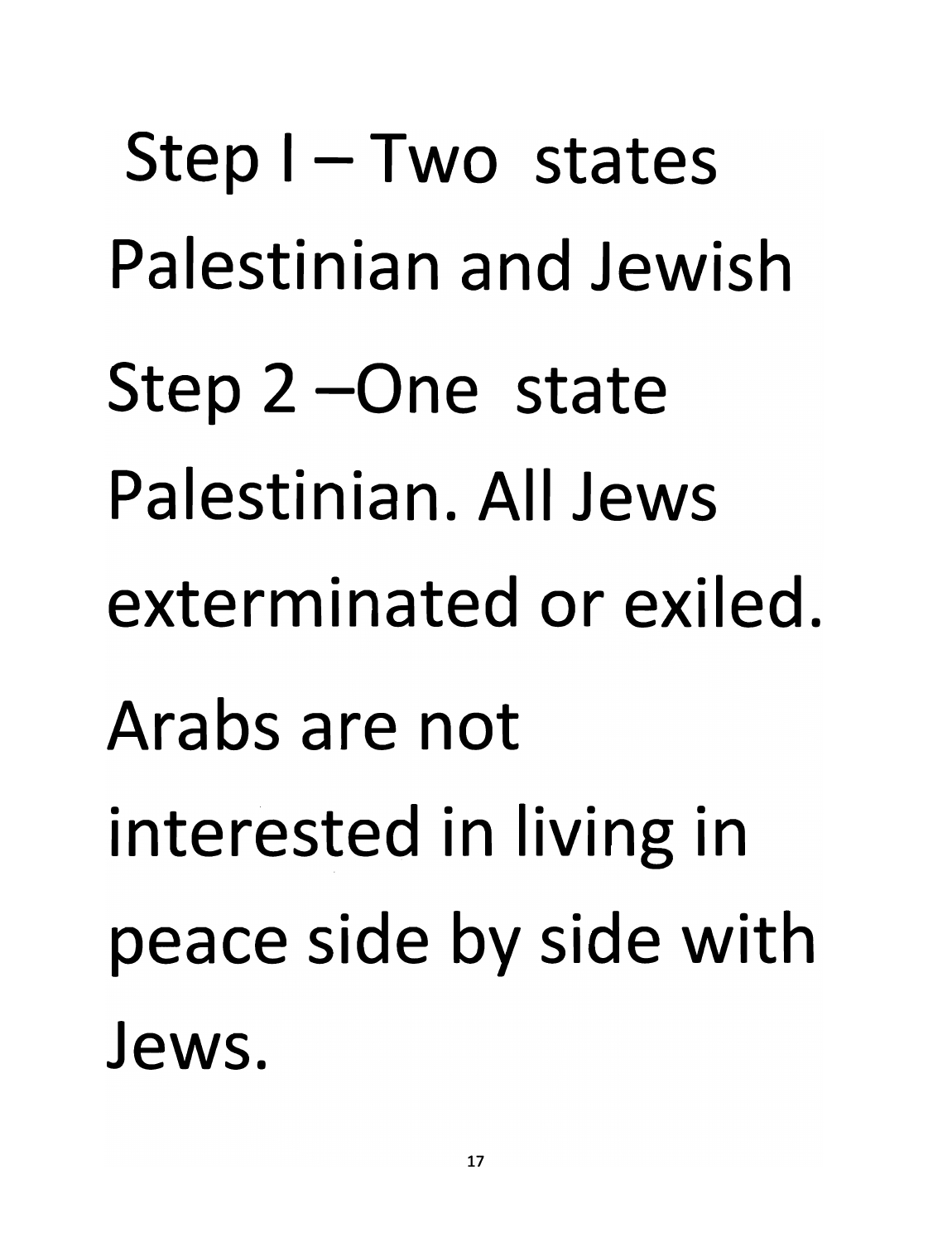Arabs are interested in replacing Jews.

Peace to Arabs and

those countries who

hate Jews means

dismantling Israel piece

by peace.

Those Europeans who trump a Two State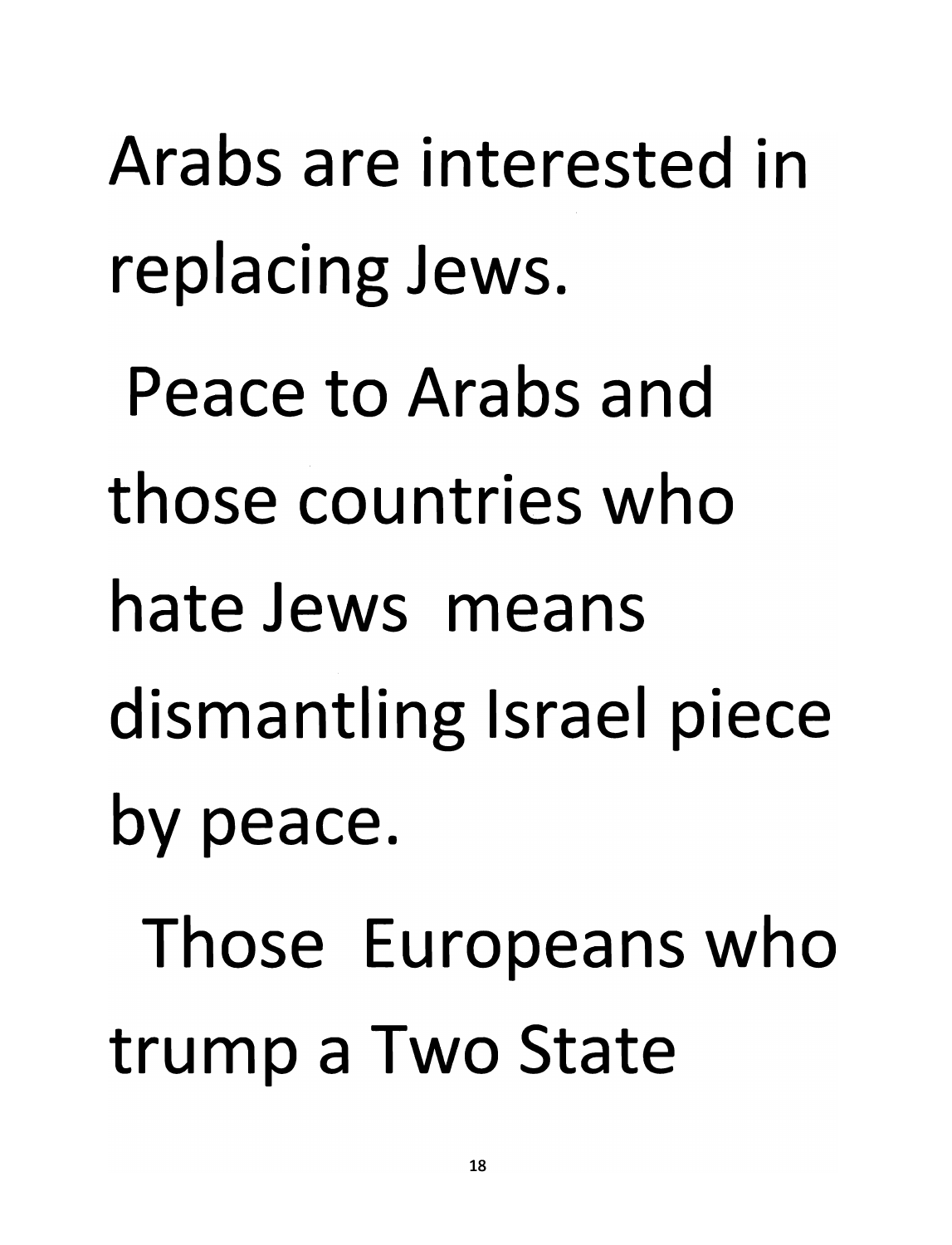solution have a 2000 years history of murder grand larceny and

rape.

They murdered billions Africans Asians American North and South Indians. Europeans mostly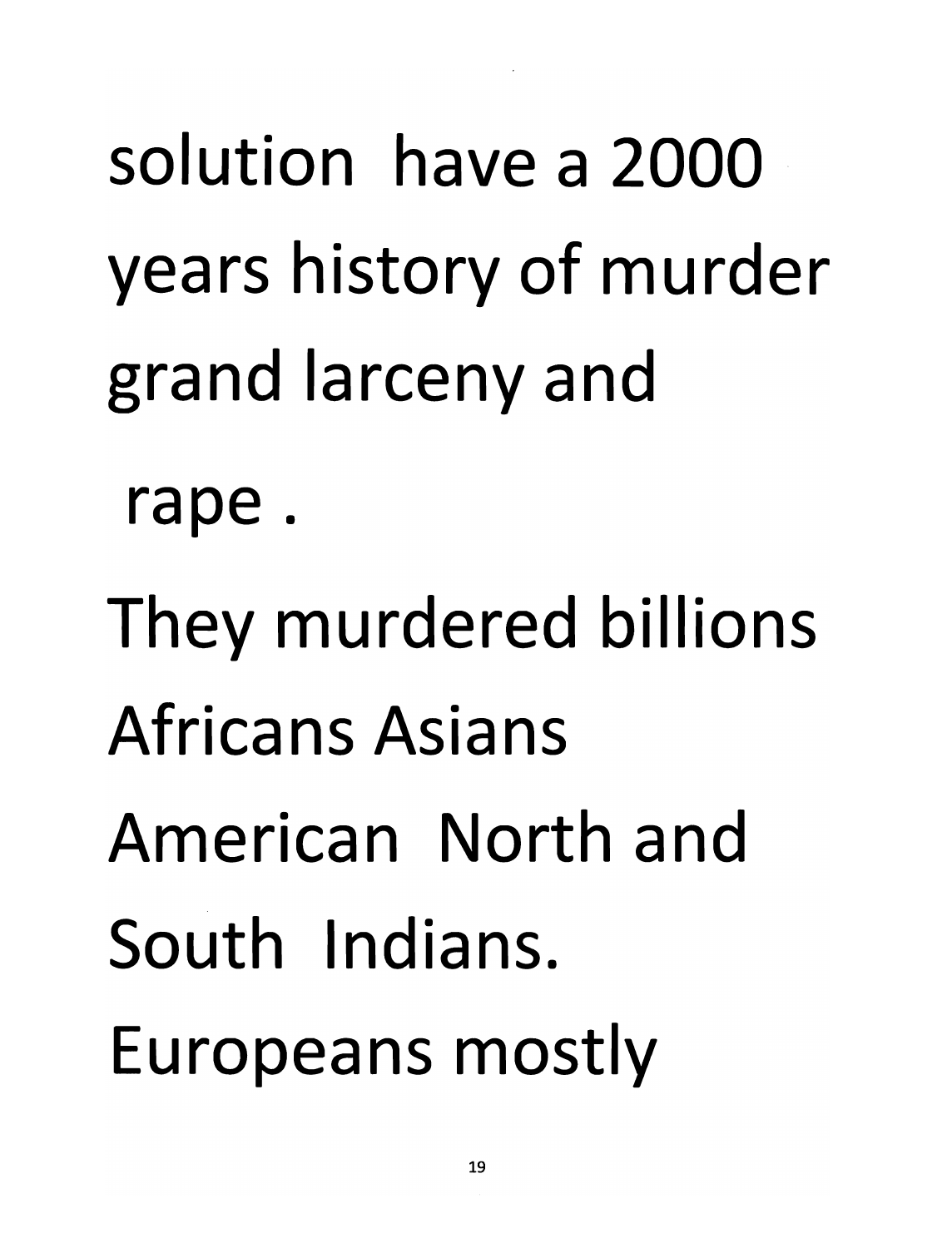*murdered other Christians. These countries are mostly Europeans. They start with the Jew then they target other ethnic groups and finally other Christians.*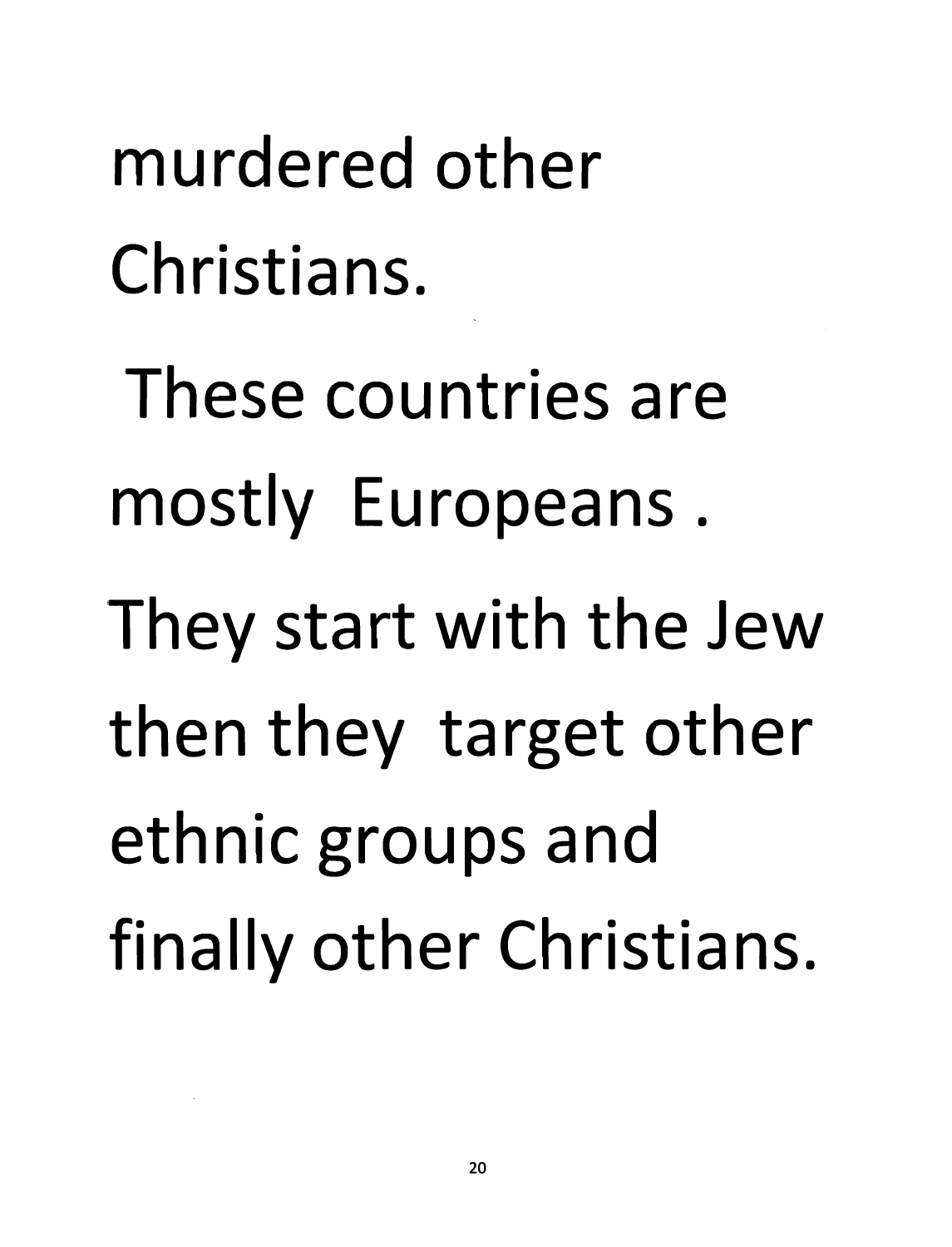The Jew is the canary in the coal mine. They use the Jew to test the waters. They start robbing and killing the Jew . If no one says or does any thing to defend the Jew then they proceed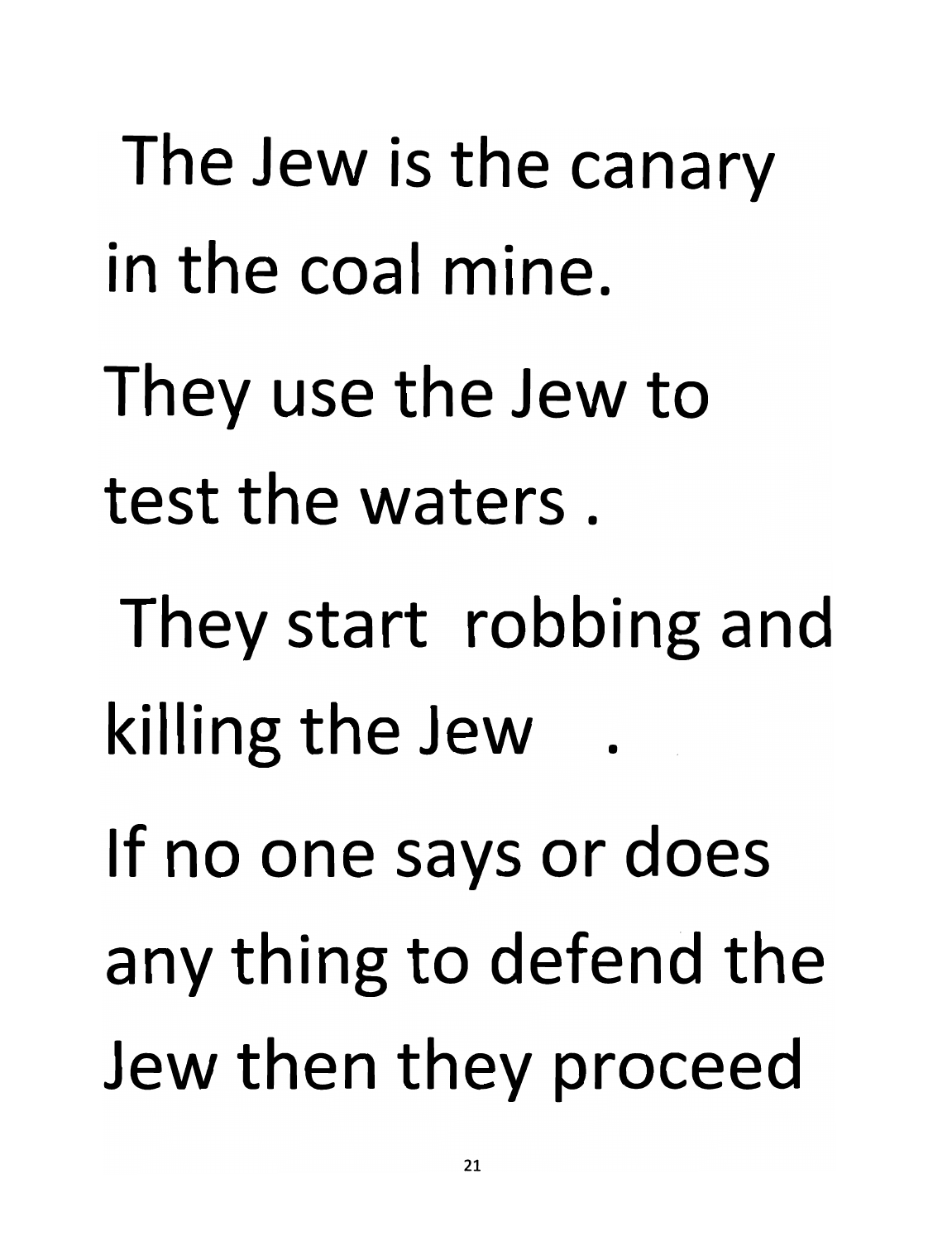## to rob and kill every one else.

This has been the truth for the past 2000 years. This will be the truth for the next 2000 years. Today God has armed the Jew with nuclear and non conventional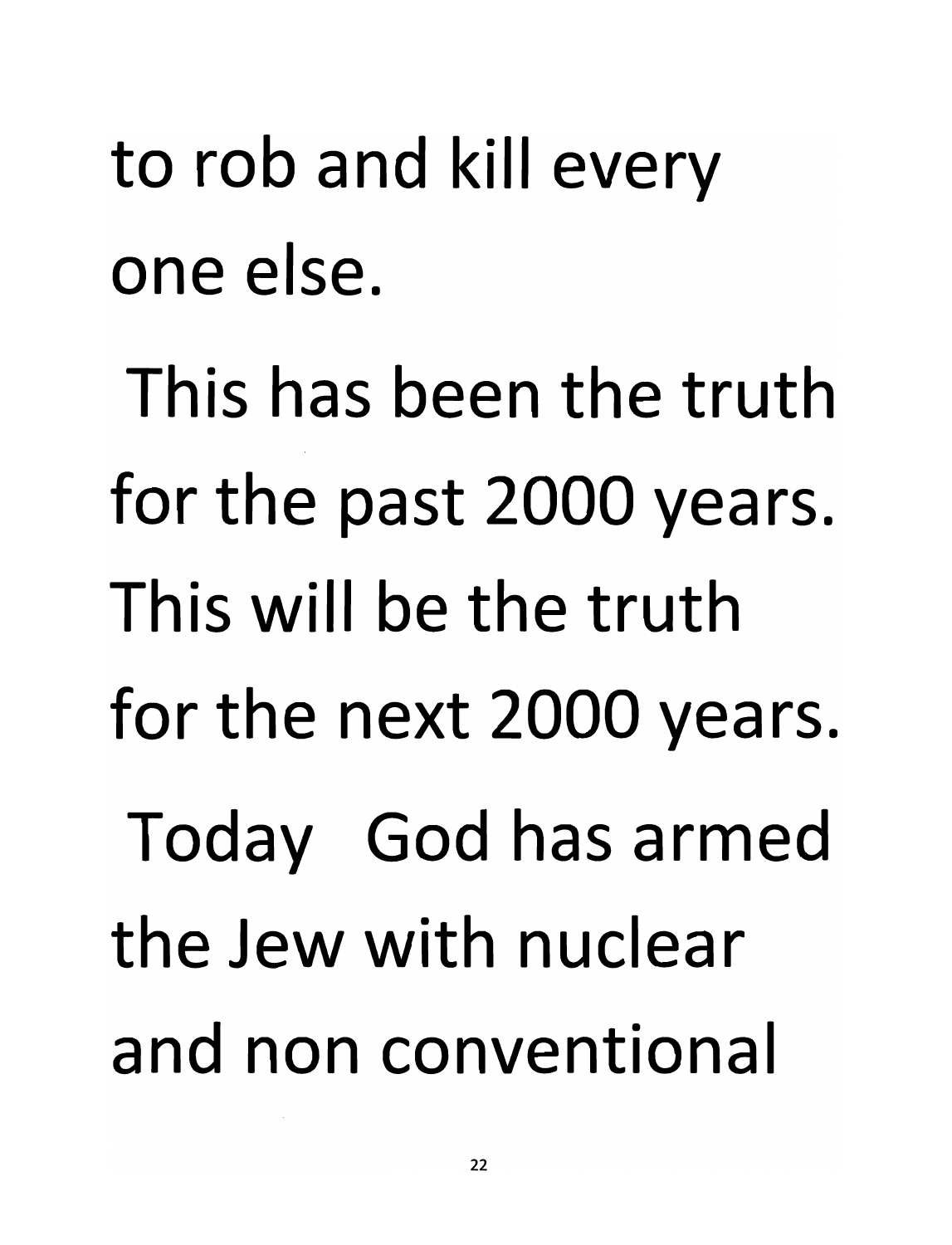arms. Today God has enabled the Jew to find gas and oil reserves in the Holy land and waters off territorial Israel. Oil and gas is part of the Biblical language of Israel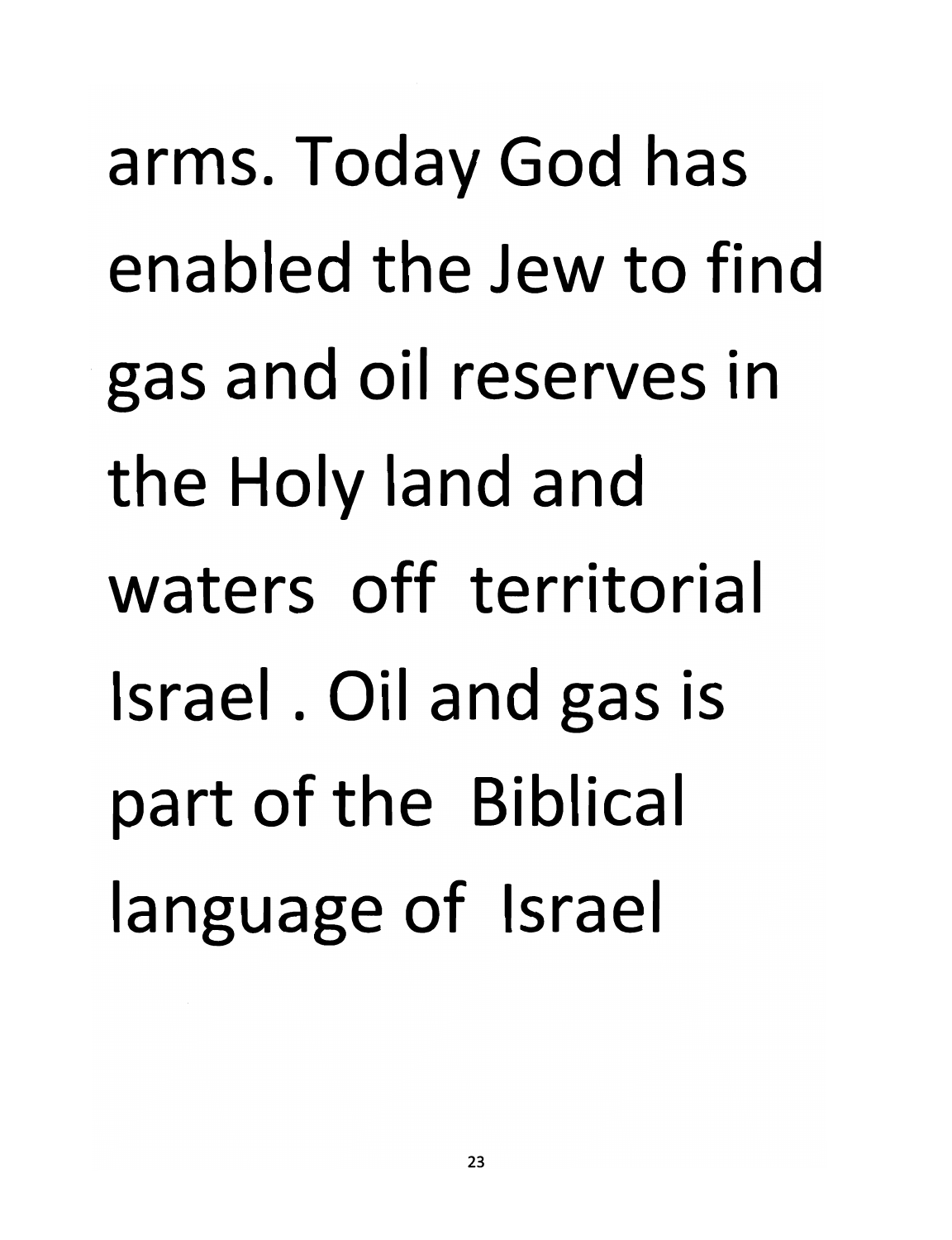being a land of milk and honey.

The remnants of the 60 million Jews existing at the time of King David and Solomon represent the survival of the fittest. The 60 million Jews at the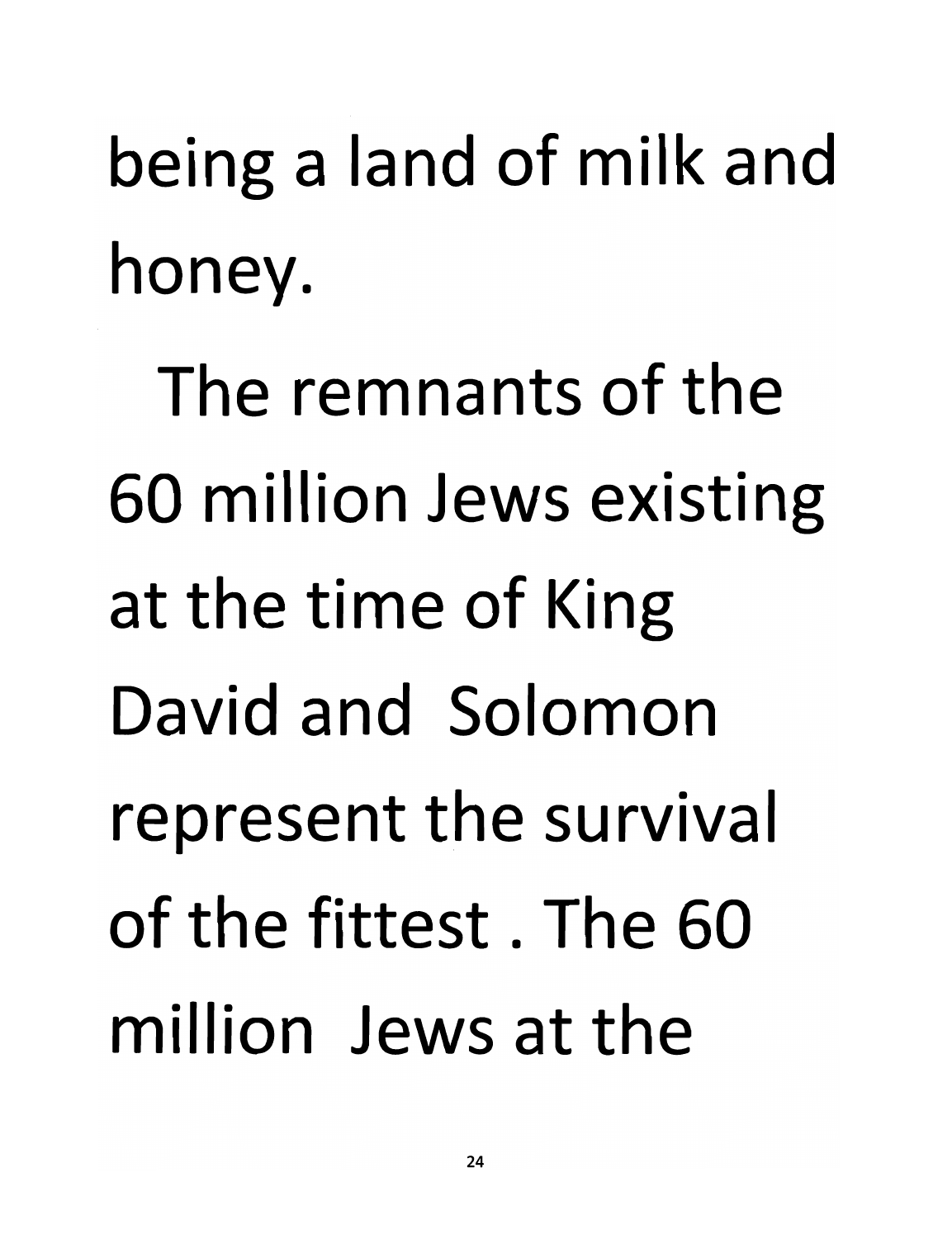time of King David and Solomon who were conquered and exiled by the Assyrians Greeks Romans Christians Arabs were killed or forced to convert. Only the smartest the strongest the most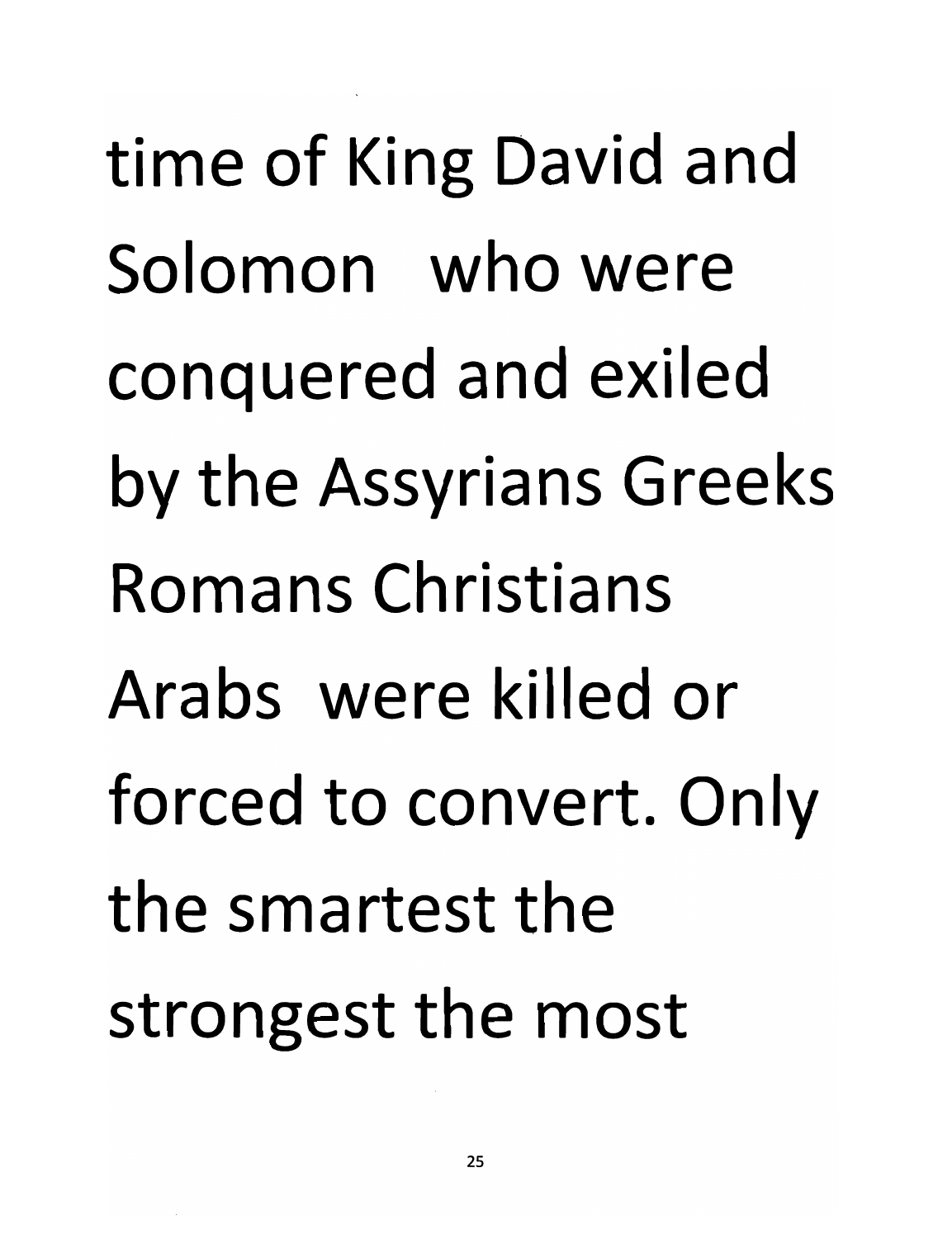educated remained. They represent the survival of the fittest. These Jews possess the blessing of God . They possesses the ability to stand up to the mighty. Numbers means nothing in our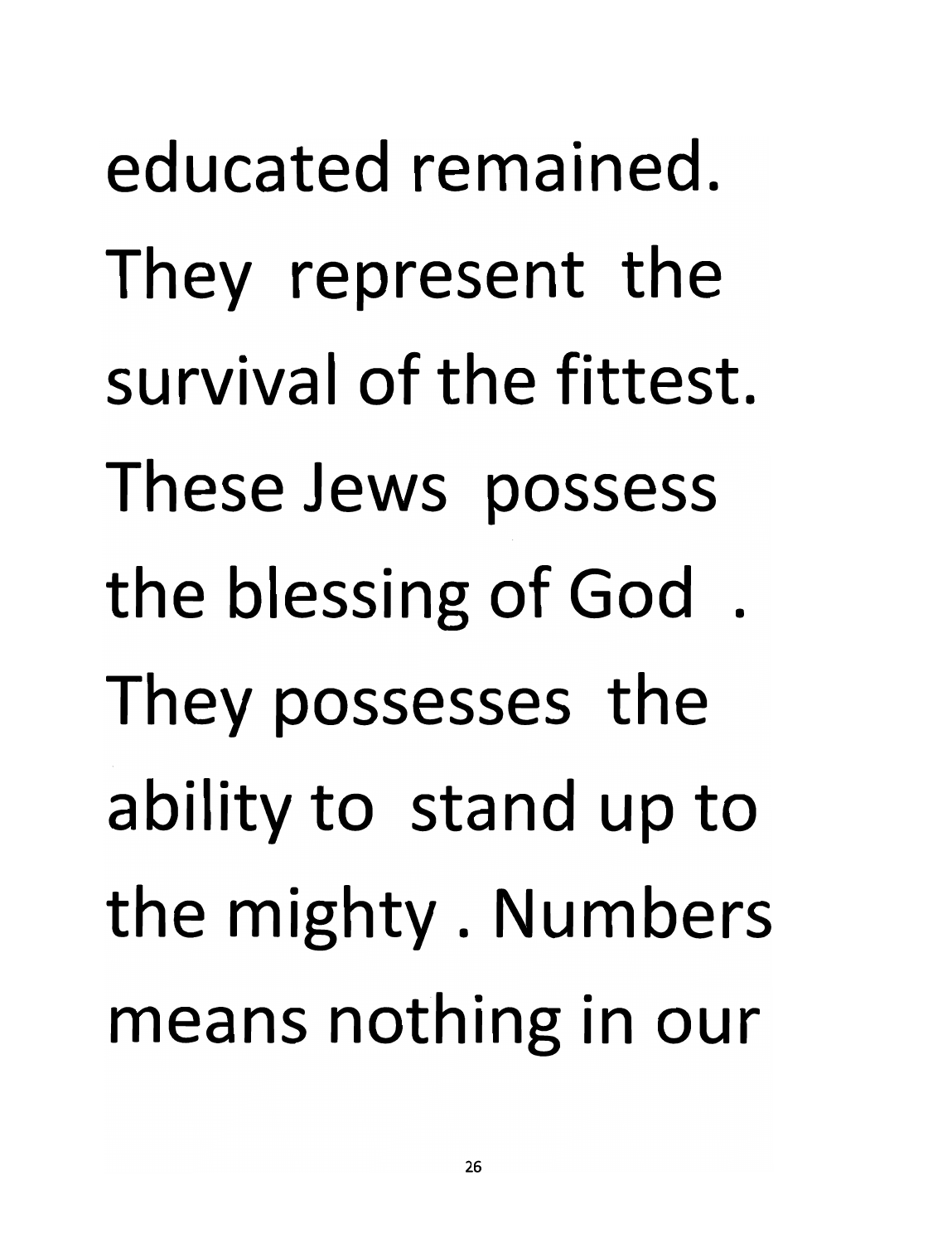modern world of atomic warfare.

Jews possess atomic hydrogen neutron bombs and the missile system to deliver these bombs anywhere in the world to thwart any attempt to steal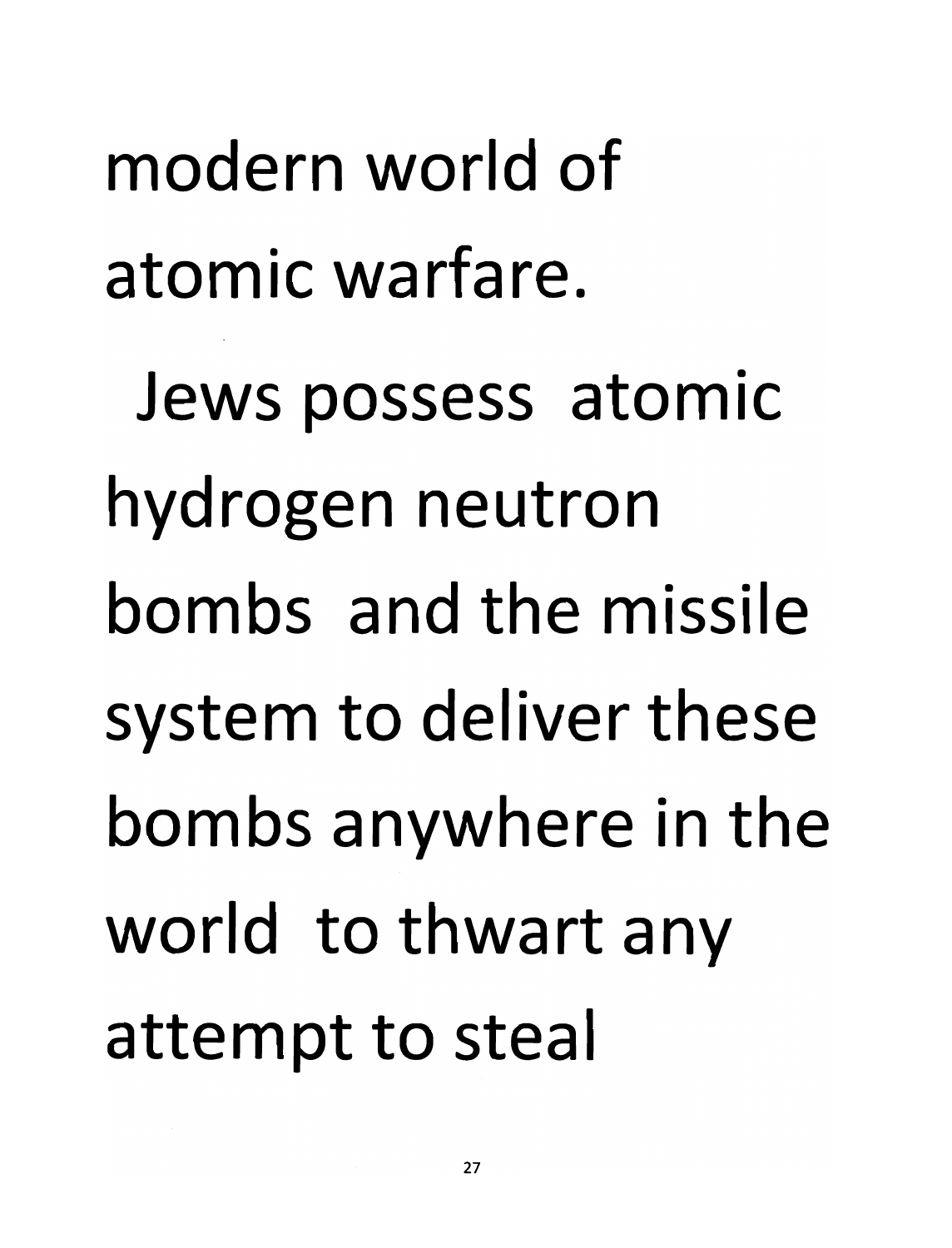historical Israel from the Jew.

You my dear friend can help Israel maintain economic independence and not be forced to its knees to commit suicide by agreeing to cede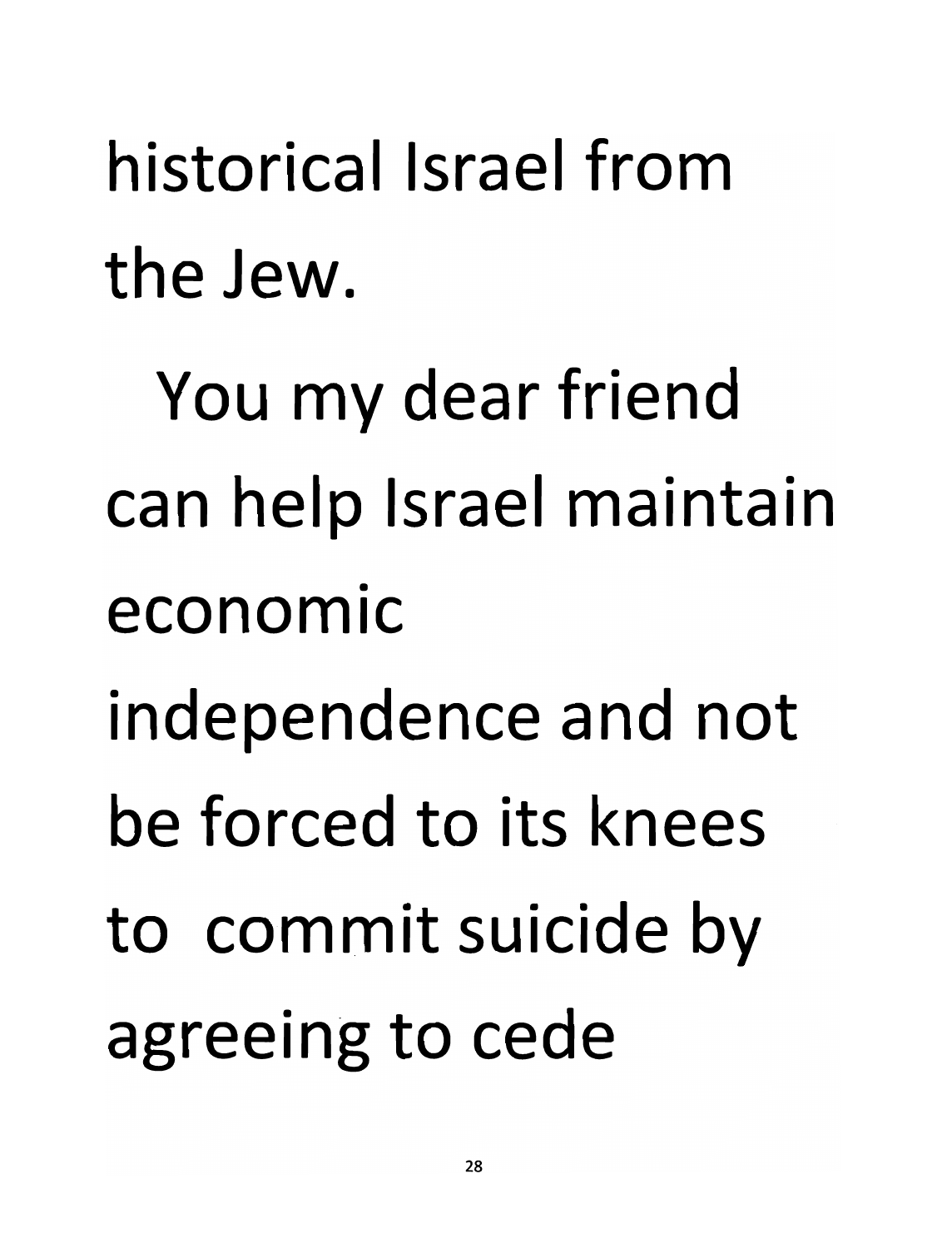historical Israel to a never existant "Palestinian" people and create a replacement to the Jew by agreeing to the 2 state 2 step solution for the destruction of Israel and God forbid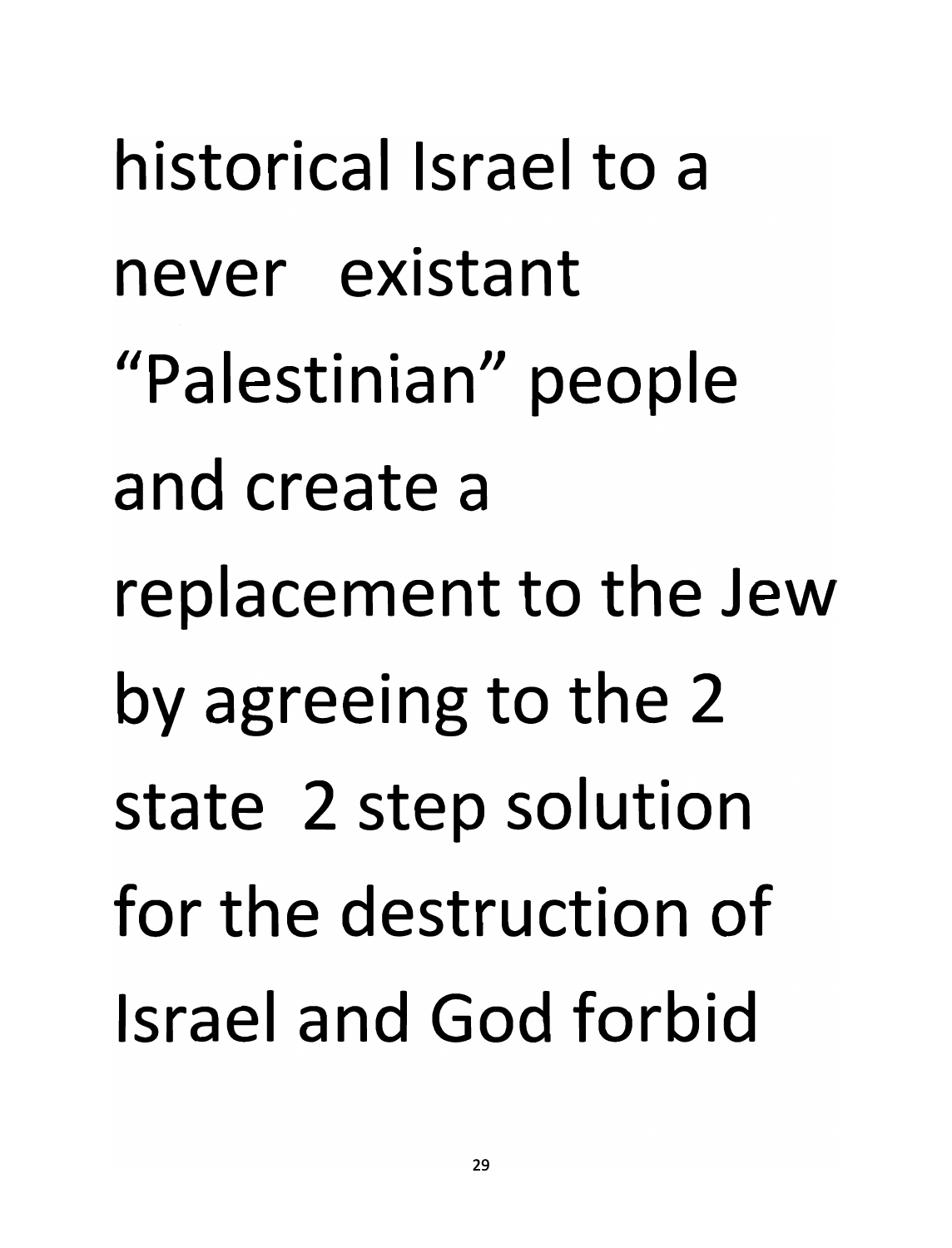*extermination of <sup>7</sup> million Jews in Israel. Economic warfare is fought by purchasing products made in historical Israel Old City of Jerusalem Israel Yehuda Israel*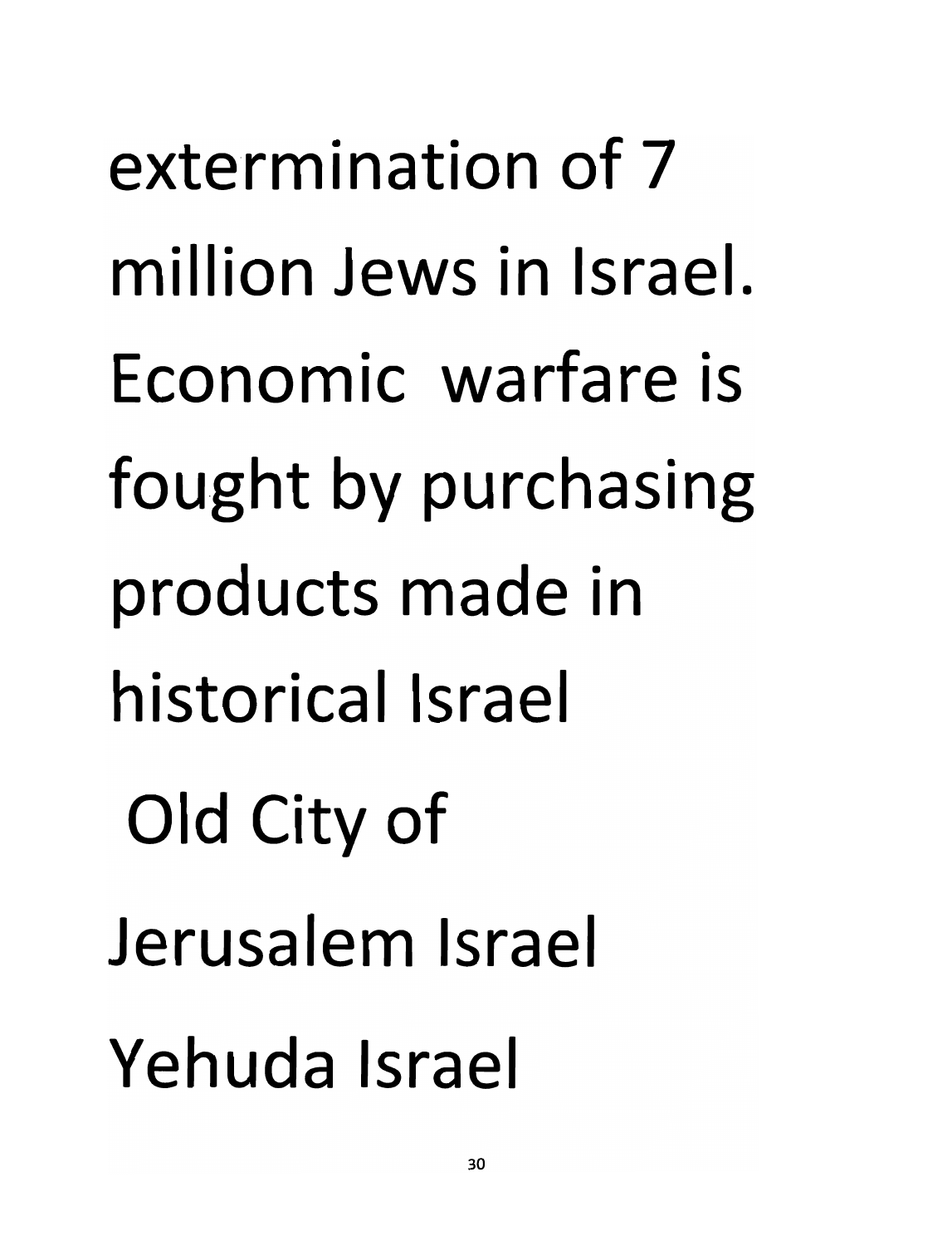*Shomron Israel Golan Heights Israel Thank you. May you have communion with God and live to Eternity. BY YOUR ACT*